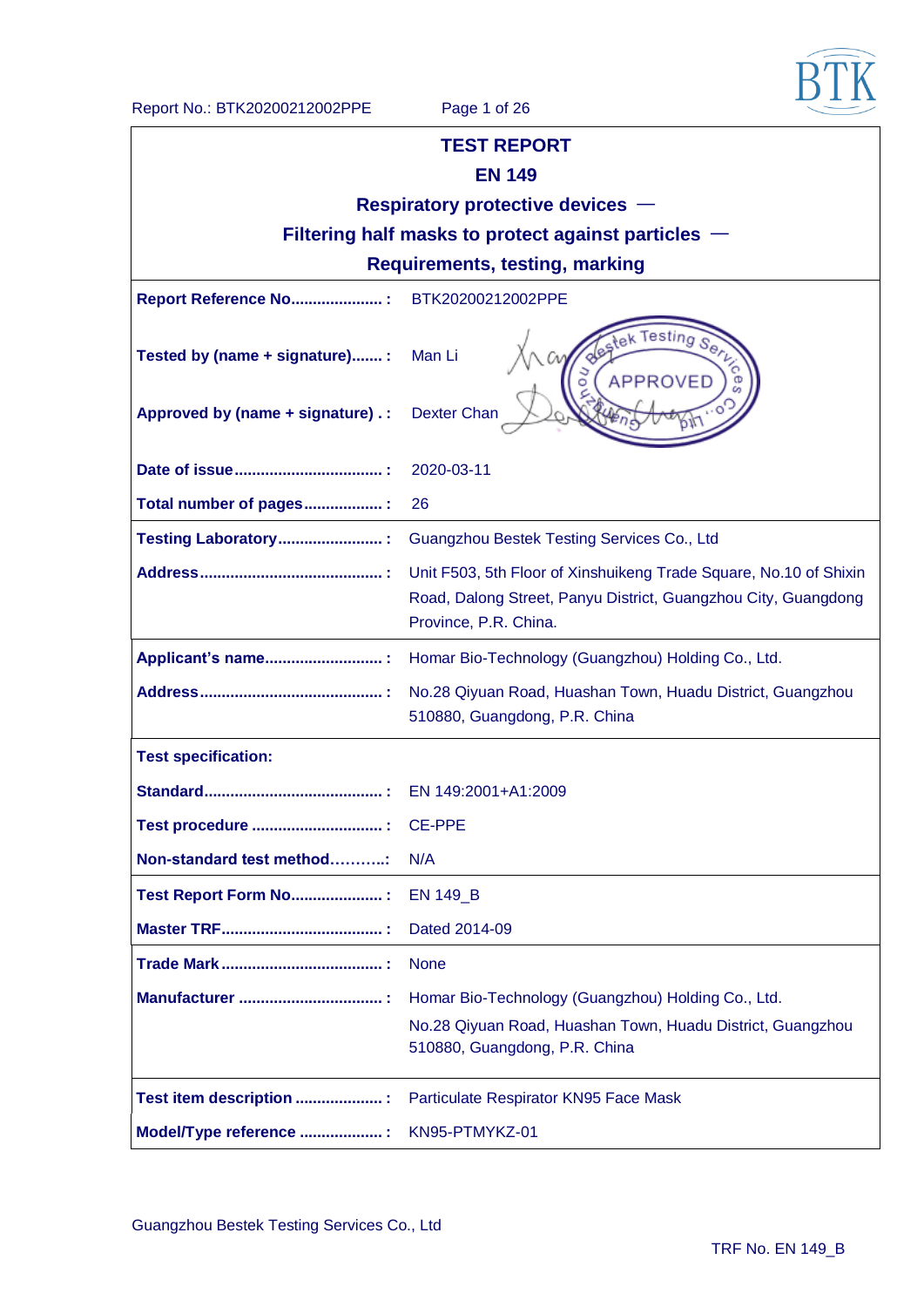**BTK** 

| Report No.: BTK20200212002PPE                                      | Page 2 of 26                                                                                         |  |
|--------------------------------------------------------------------|------------------------------------------------------------------------------------------------------|--|
|                                                                    | FFP <sub>1</sub>                                                                                     |  |
|                                                                    | FFP <sub>2</sub>                                                                                     |  |
|                                                                    | FFP3                                                                                                 |  |
|                                                                    | List of Attachments (including a total number of pages in each attachment):                          |  |
| This report has total 26 numbers, include annex I.                 |                                                                                                      |  |
| Annex I: Photos document, 2 pages.                                 |                                                                                                      |  |
| Summary of testing: tests performed (name of test and test clause) |                                                                                                      |  |
|                                                                    | The tested samples are approved and comply with the requirements of EN 149:2001+A1:2009.             |  |
|                                                                    |                                                                                                      |  |
|                                                                    |                                                                                                      |  |
| <b>Summary of compliance with National Differences</b>             |                                                                                                      |  |
| National differences for Europe groups were taken into account.    |                                                                                                      |  |
|                                                                    |                                                                                                      |  |
| <b>Copy of marking plate</b>                                       |                                                                                                      |  |
|                                                                    |                                                                                                      |  |
|                                                                    |                                                                                                      |  |
|                                                                    | Particulate Respirator KN95 Face Ma                                                                  |  |
|                                                                    | Model: KN95-PTMYKZ-01                                                                                |  |
| EN 149:2001+A1:2009                                                | FFP <sub>2</sub>                                                                                     |  |
|                                                                    | Manufacturer: Homar Bio-Technology (Guangzhou) Holding Co., Ltd.                                     |  |
|                                                                    | Address: No.28 Qiyuan Road, Huashan Town, Huadu District,<br>Guangzhou 510880, Guangdong, P.R. China |  |
|                                                                    |                                                                                                      |  |
| Note:                                                              |                                                                                                      |  |
|                                                                    | - The Markings are attached on external enclosure and visible during normal use.                     |  |
| - The height of CE mark should be minimum 5,0mm.                   |                                                                                                      |  |
| - The importer name and address were marked on the product.        |                                                                                                      |  |
|                                                                    |                                                                                                      |  |
|                                                                    |                                                                                                      |  |
|                                                                    |                                                                                                      |  |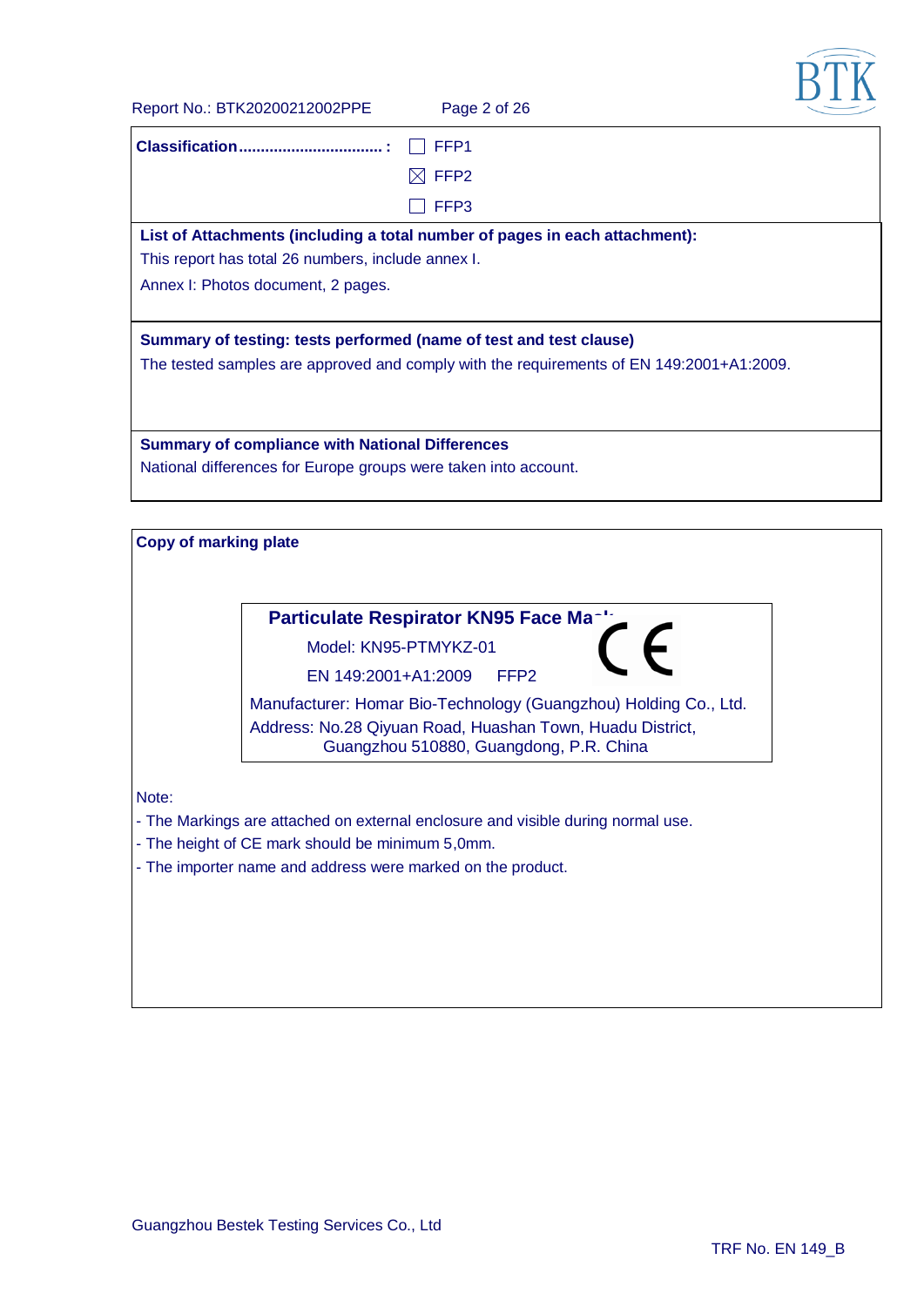

Report No.: BTK20200212002PPE Page 3 of 26

| <b>Possible test case verdicts:</b>                                                                                                                                                                                                                                                                                                                                                                                                                    |  |  |  |
|--------------------------------------------------------------------------------------------------------------------------------------------------------------------------------------------------------------------------------------------------------------------------------------------------------------------------------------------------------------------------------------------------------------------------------------------------------|--|--|--|
|                                                                                                                                                                                                                                                                                                                                                                                                                                                        |  |  |  |
|                                                                                                                                                                                                                                                                                                                                                                                                                                                        |  |  |  |
|                                                                                                                                                                                                                                                                                                                                                                                                                                                        |  |  |  |
|                                                                                                                                                                                                                                                                                                                                                                                                                                                        |  |  |  |
|                                                                                                                                                                                                                                                                                                                                                                                                                                                        |  |  |  |
|                                                                                                                                                                                                                                                                                                                                                                                                                                                        |  |  |  |
| <b>General remarks:</b>                                                                                                                                                                                                                                                                                                                                                                                                                                |  |  |  |
| The test results presented in this report relate only to the object tested.<br>This report shall not be reproduced, except in full, without the written approval of the Issuing testing laboratory.<br>"(See Enclosure #)" refers to additional information appended to the report.<br>"(See appended table)" refers to a table appended to the report.<br>Throughout this report a $\Box$ comma / $\boxtimes$ point is used as the decimal separator. |  |  |  |
| <b>General product information:</b>                                                                                                                                                                                                                                                                                                                                                                                                                    |  |  |  |
| This product, named Particulate Respirator KN95 Face Mask, for Household and similar used.<br>1.                                                                                                                                                                                                                                                                                                                                                       |  |  |  |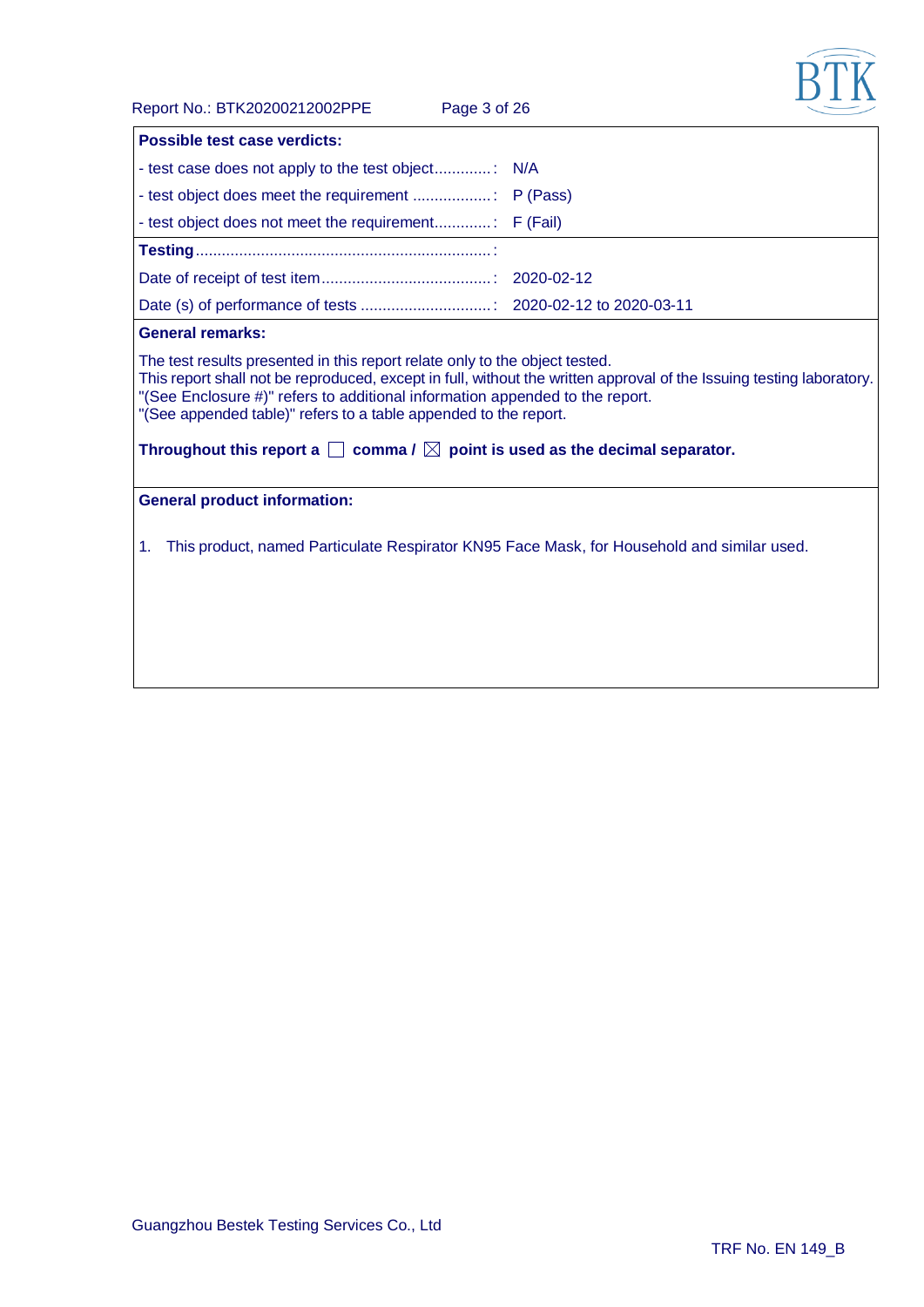

Report No.: BTK20200212002PPE Page 4 of 26

 $\Gamma$ 

EN 149

|               | CN 149             |                        |         |
|---------------|--------------------|------------------------|---------|
| <b>Clause</b> | Requirement + Test | <b>Result - Remark</b> | Verdict |

| 4            | <b>Description</b>                                                                                                                                                                                                                 |                  |   |
|--------------|------------------------------------------------------------------------------------------------------------------------------------------------------------------------------------------------------------------------------------|------------------|---|
|              | A particle filtering half mask covers the nose and<br>mouth and the chin and may have inhalation and/or<br>exhalation valve(s).                                                                                                    |                  | P |
|              | The half mask consists entirely or substantially of<br>filter material or comprises a facepiece in which the<br>main filter(s) form an inseparable part of the device.                                                             |                  | P |
|              | It is intended to provide adequate sealing on the<br>face of the wearer against the ambient atmosphere,<br>when the skin is dry or moist and when the head is<br>moved.                                                            |                  | P |
|              | Air enters the particle filtering half mask and passes<br>directly to the nose and mouth area of the<br>facepiece or, via an inhalation valve(s) if fitted.                                                                        |                  | P |
|              | The exhaled air flows through the filter material<br>and/or an<br>exhalation valve (if fitted) directly to the ambient<br>atmosphere.                                                                                              |                  | P |
|              | These devices are designed to protect against both<br>solid and liquid aerosols.                                                                                                                                                   |                  | P |
| 5            | <b>Classification</b>                                                                                                                                                                                                              |                  |   |
|              | Particle filtering half masks are classified according<br>to their filtering efficiency and their maximum total<br>inward leakage.                                                                                                 |                  | P |
|              | There are three classes of devices: FFP1, FFP2<br>and FFP3.                                                                                                                                                                        | FFP <sub>2</sub> | P |
|              | The protection provided by an FFP2 - or FFP3 -<br>device includes that provided by the device of lower<br>class or classes.                                                                                                        |                  | P |
|              | In addition, particle filtering half masks are<br>classified as single shift use only or as re-usable<br>(more than one shift)."                                                                                                   |                  | P |
| 6            | <b>Designation</b>                                                                                                                                                                                                                 |                  |   |
|              | Particle filtering half masks meeting the<br>requirements of this European Standard shall be<br>designated in the following manner:                                                                                                |                  | P |
|              | Particle filtering half mask EN 149, year of<br>publication, classification, option (where "D" is an<br>option for a non re-useable particle filtering half<br>mask and mandatory for re-useable particle filtering<br>half mask). |                  | P |
| $\mathbf{7}$ | <b>Requirements</b>                                                                                                                                                                                                                |                  |   |
| 7.1          | General                                                                                                                                                                                                                            |                  | P |
|              | In all tests all test samples shall meet the<br>requirements.                                                                                                                                                                      |                  | P |
| 7.2          | Nominal values and tolerances                                                                                                                                                                                                      |                  | P |
|              | Unless otherwise specified, the values stated in this<br>European Standard are expressed as nominal<br>values.                                                                                                                     |                  | P |
|              | Except for temperature limits, values which are not<br>stated as maxima or minima shall be subject to a                                                                                                                            |                  | P |

Guangzhou Bestek Testing Services Co., Ltd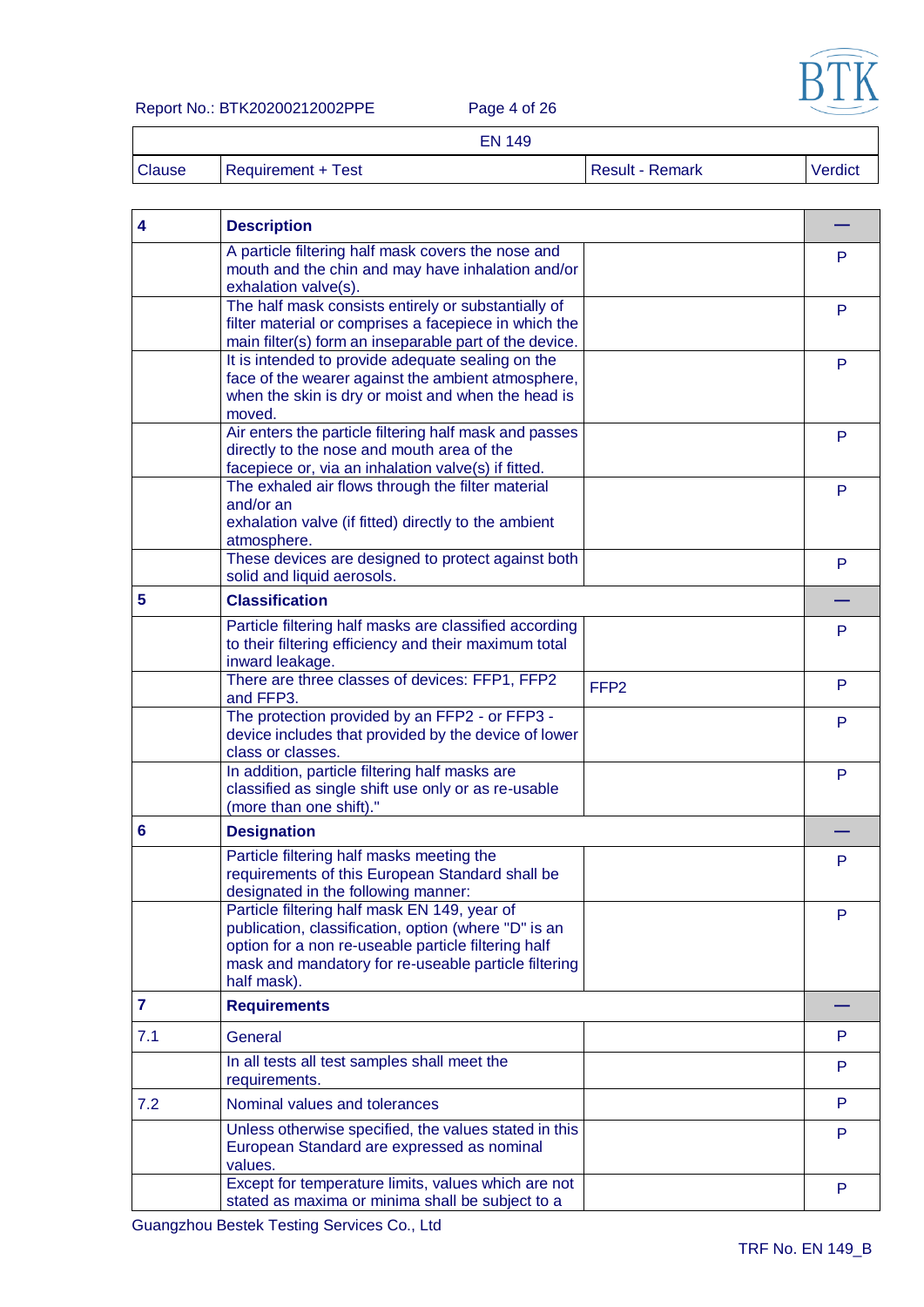

Report No.: BTK20200212002PPE Page 5 of 26

|               | <b>EN 149</b>      |                 |         |
|---------------|--------------------|-----------------|---------|
| <b>Clause</b> | Requirement + Test | Result - Remark | Verdict |

|     | tolerance of $\pm$ 5 %. Unless otherwise specified, the<br>ambient temperature for testing shall be (16 -<br>32) °C, and the temperature limits shall be subject<br>to an accuracy of $\pm$ 1 °C.     |   |
|-----|-------------------------------------------------------------------------------------------------------------------------------------------------------------------------------------------------------|---|
| 7.3 | <b>Visual inspection</b>                                                                                                                                                                              | P |
|     | The visual inspection shall also include the marking<br>and the information supplied by the manufacturer.                                                                                             | P |
| 7.4 | Packaging                                                                                                                                                                                             | P |
|     | Particle filtering half masks shall be offered for sale<br>packaged in such a way that they are protected<br>against mechanical damage and contamination<br>before use.                               | P |
|     | Testing shall be done in accordance with 8.2.                                                                                                                                                         | P |
| 7.5 | <b>Material</b>                                                                                                                                                                                       | P |
|     | Materials used shall be suitable to withstand<br>handling and wear over the period for which the<br>particle filtering half mask is designed to be used.                                              | P |
|     | After undergoing the conditioning described in<br>8.3.1 none of the particle filtering half masks shall<br>have suffered mechanical failure of the facepiece<br>or straps.                            | P |
|     | Three particle filtering half masks shall be tested.                                                                                                                                                  | P |
|     | When conditioned in accordance with 8.3.1 and<br>8.3.2 the particle filtering half mask shall not<br>collapse.                                                                                        | P |
|     | Any material from the filter media released by the<br>air flow through the filter shall not constitute a<br>hazard or nuisance for the wearer.                                                        | P |
|     | Testing shall be done in accordance with 8.2.                                                                                                                                                         | P |
| 7.6 | Cleaning and disinfecting                                                                                                                                                                             | P |
|     | If the particle filtering half mask is designed to be<br>re-usable, the materials used shall withstand the<br>cleaning and disinfecting agents and procedures to<br>be specified by the manufacturer. | P |
|     | Testing shall be done in accordance with 8.4 and<br>8.5.                                                                                                                                              | P |
|     | With reference to 7.9.2, after cleaning and<br>disinfecting the re-usable particle filtering half mask<br>shall satisfy the penetration requirement of the<br>relevant class.                         | P |
|     | Testing shall be done in accordance with 8.11.                                                                                                                                                        | P |
| 7.7 | <b>Practical performance</b>                                                                                                                                                                          | P |
|     | The particle filtering half mask shall undergo<br>practical performance tests under realistic<br>conditions.                                                                                          | P |
|     | These general tests serve the purpose of checking<br>the equipment for imperfections that cannot be<br>determined by the tests described elsewhere in this                                            | P |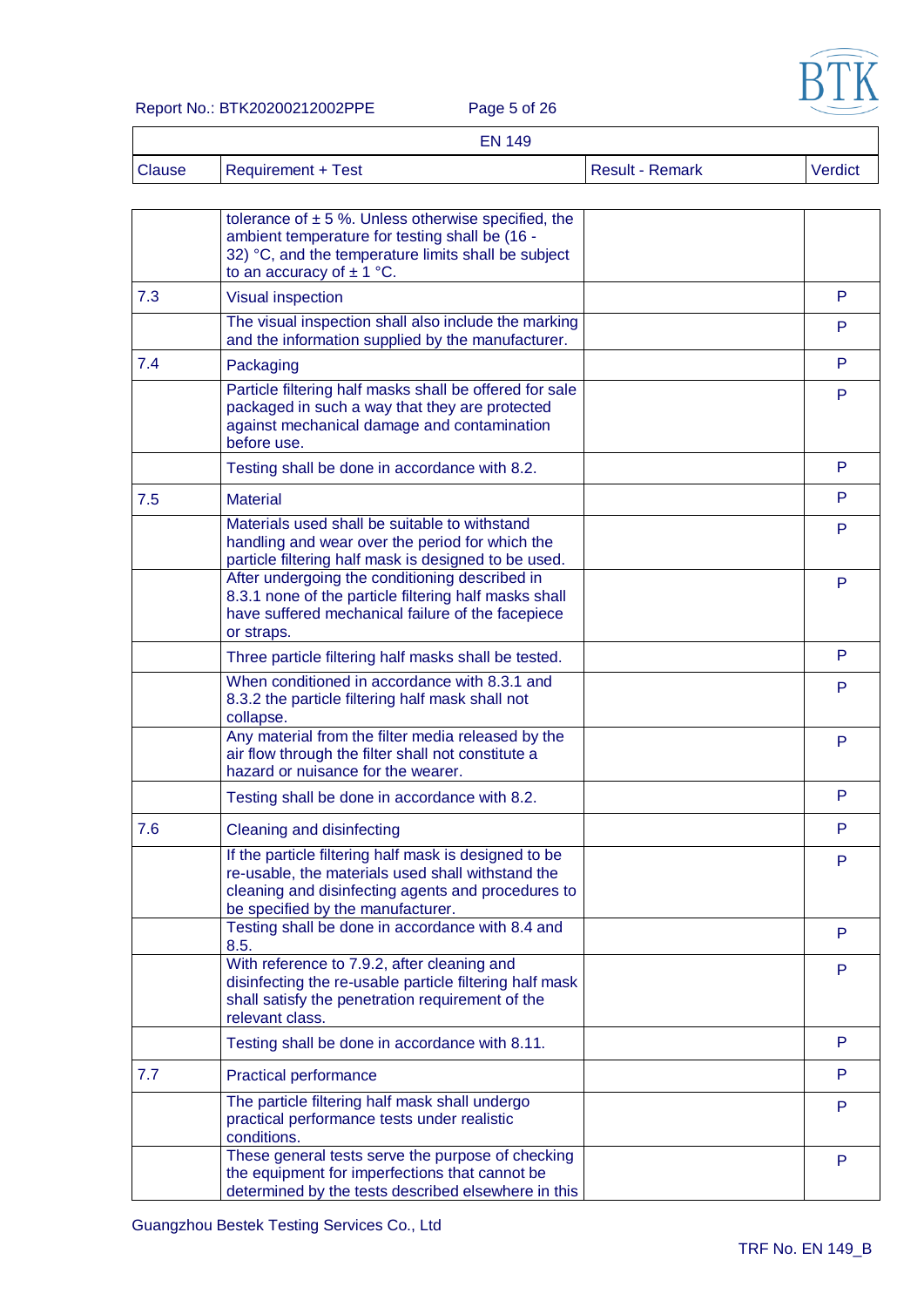

#### Report No.: BTK20200212002PPE Page 6 of 26

 $\overline{\Gamma}$ 

|               | <b>EN 149</b>             |                        |         |
|---------------|---------------------------|------------------------|---------|
| <b>Clause</b> | <b>Requirement + Test</b> | <b>Result - Remark</b> | Verdict |

|       | standard.                                                                                                                                                                                                                                          |     |
|-------|----------------------------------------------------------------------------------------------------------------------------------------------------------------------------------------------------------------------------------------------------|-----|
|       | Where practical performance tests show the<br>apparatus has imperfections related to wearer's<br>acceptance, the test house shall provide full details<br>of those parts of the practical performance tests<br>which revealed these imperfections. | P   |
|       | Testing shall be done in accordance with 8.4.                                                                                                                                                                                                      | P   |
| 7.8   | Finish of parts                                                                                                                                                                                                                                    | P   |
|       | Parts of the device likely to come into contact with<br>the wearer shall have no sharp edges or burrs.                                                                                                                                             | P   |
|       | Testing shall be done in accordance with 8.2.                                                                                                                                                                                                      | P   |
| 7.9   | Leakage                                                                                                                                                                                                                                            | P   |
| 7.9.1 | <b>Total inward leakage</b>                                                                                                                                                                                                                        | P   |
|       | The laboratory tests shall indicate that the particle<br>filtering half mask can be used by the wearer to<br>protect with high probability against the potential<br>hazard to be expected.                                                         | P   |
|       | The total inward leakage consists of three<br>components: face seal leakage, exhalation valve<br>leakage (if exhalation valve fitted) and filter<br>penetration.                                                                                   | P   |
|       | For particle filtering half masks fitted in accordance<br>with the manufacturer's information, at least 46 out<br>of the 50 individual exercise results for total inward<br>leakage shall be not greater than                                      | P   |
|       | 25 % for FFP1                                                                                                                                                                                                                                      | N/A |
|       | 11 % for FFP2                                                                                                                                                                                                                                      | P   |
|       | 5 % for FFP3                                                                                                                                                                                                                                       | N/A |
|       | and, in addition, at least 8 out of the 10 individual<br>wearer arithmetic means for the total inward<br>leakage shall be not greater than                                                                                                         | P   |
|       | 22 % for FFP1                                                                                                                                                                                                                                      | N/A |
|       | 8 % for FFP2                                                                                                                                                                                                                                       | P   |
|       | 2 % for FFP3.                                                                                                                                                                                                                                      | N/A |
|       | Testing shall be done in accordance with 8.5.                                                                                                                                                                                                      | P   |
| 7.9.2 | Penetration of filter material                                                                                                                                                                                                                     | P   |
|       | The penetration of the filter of the particle filtering<br>half mask shall meet the requirements of Table 1.                                                                                                                                       | P   |
|       | A total of 9 samples of particle filtering half masks<br>shall be tested for each aerosol.                                                                                                                                                         | P   |
|       | Testing in accordance with 8.11 using the<br>Penetration test according to EN 13274-7, shall be<br>performed on:                                                                                                                                   | P   |
|       | - 3 samples as received;                                                                                                                                                                                                                           | P   |
|       |                                                                                                                                                                                                                                                    |     |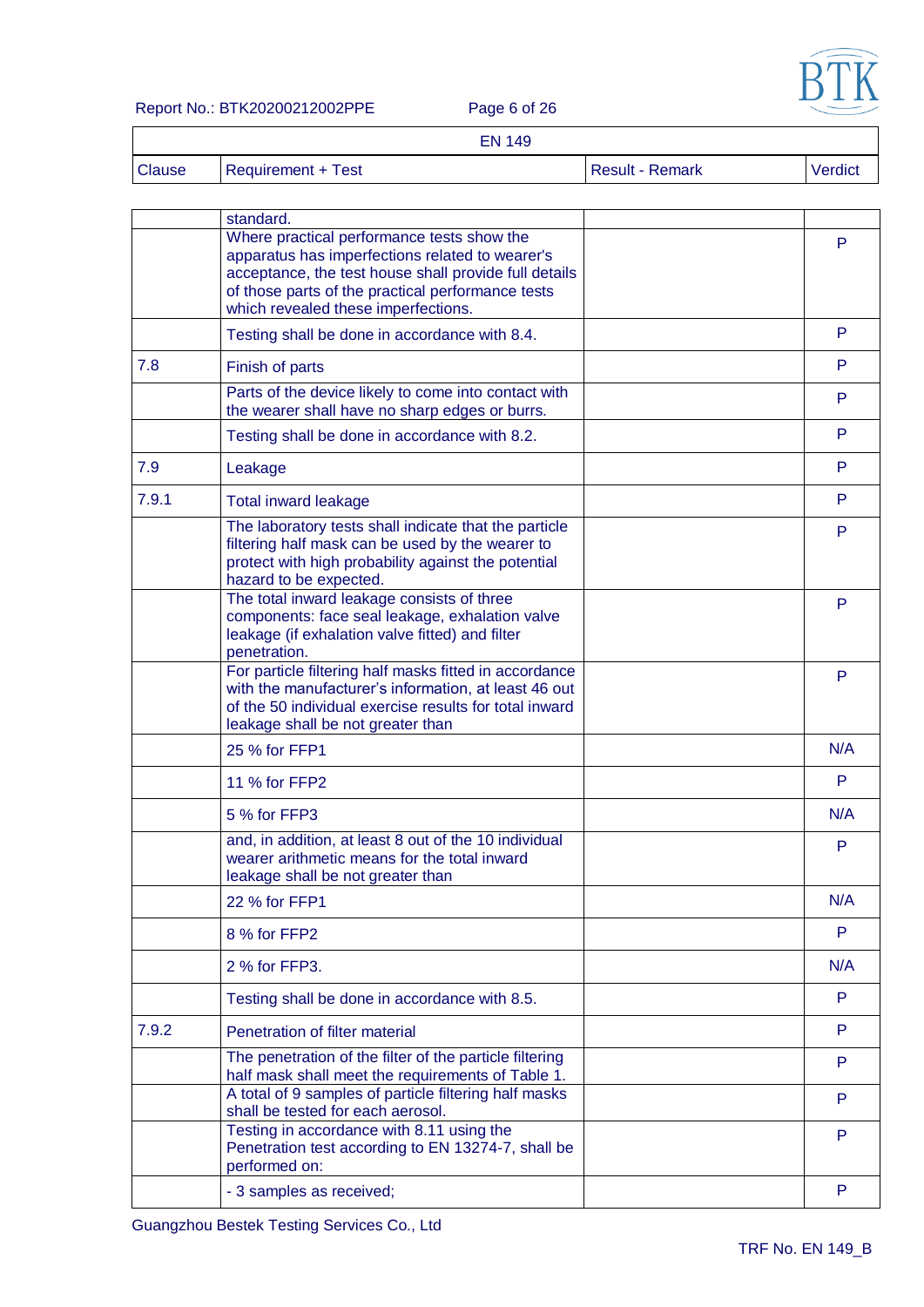

Report No.: BTK20200212002PPE Page 7 of 26

| <b>EN 149</b> |
|---------------|
|---------------|

| Clause | Requirement + Test | <b>Result - Remark</b> | Verdict |
|--------|--------------------|------------------------|---------|
|--------|--------------------|------------------------|---------|

|      | - 3 samples after the simulated wearing treatment<br>described in 8.3.1.                                                                                                                                                                                    | P   |
|------|-------------------------------------------------------------------------------------------------------------------------------------------------------------------------------------------------------------------------------------------------------------|-----|
|      | Testing in accordance with 8.11 using the<br>Exposure test with a specified mass of test aerosol<br>of 120 mg, and for particle filtering devices claimed<br>to be re-usable additionally the Storage test,<br>according to EN 13274-7, shall be performed: | P   |
|      | - for non-re-usable devices on:                                                                                                                                                                                                                             | N/A |
|      | - 3 samples after the test for mechanical strength in<br>accordance with 8.3.3 followed by temperature<br>conditioning in accordance with 8.3.2.                                                                                                            | N/A |
|      | - for re-usable devices on:                                                                                                                                                                                                                                 | P   |
|      | - 3 samples after the test for mechanical strength in<br>accordance with 8.3.3 followed by temperature<br>conditioning in accordance with 8.3.2.                                                                                                            | P   |
|      | and followed by one cleaning and disinfecting cycle<br>according to the manufacturer's instruction.                                                                                                                                                         | P   |
| 7.10 | Compatibility with skin                                                                                                                                                                                                                                     | P.  |
|      | Materials that may come into contact with the<br>wearer's skin shall not be known to be likely to<br>cause irritation or any other adverse effect to<br>health.                                                                                             | P   |
|      | Testing shall be done in accordance with 8.4 and<br>8.5.                                                                                                                                                                                                    | P   |
| 7.11 | Flammability                                                                                                                                                                                                                                                | P   |
|      | The material used shall not present a danger for<br>the wearer and shall not be of highly flammable<br>nature.                                                                                                                                              | P   |
|      | When tested, the particle filtering half mask shall<br>not burn or not to continue to burn for more than 5 s<br>after removal from the flame.                                                                                                               | P   |
|      | The particle filtering half mask does not have to be<br>usable after the test.                                                                                                                                                                              | P   |
|      | Testing shall be done in accordance with 8.6.                                                                                                                                                                                                               | P   |
| 7.12 | Carbon dioxide content of the inhalation air                                                                                                                                                                                                                | P   |
|      | The carbon dioxide content of the inhalation air<br>(dead space) shall not exceed an average of 1,0 %<br>(by volume).                                                                                                                                       | P   |
|      | Testing shall be done in accordance with 8.7.                                                                                                                                                                                                               | P   |
| 7.13 | <b>Head harness</b>                                                                                                                                                                                                                                         | P   |
|      | The head harness shall be designed so that the<br>particle filtering half mask can be donned and<br>removed easily.                                                                                                                                         | P   |
|      | The head harness shall be adjustable or<br>self-adjusting and shall be sufficiently robust to hold<br>the particle filtering half mask firmly in position and<br>be capable of maintaining total inward leakage<br>requirements for the device.             | P   |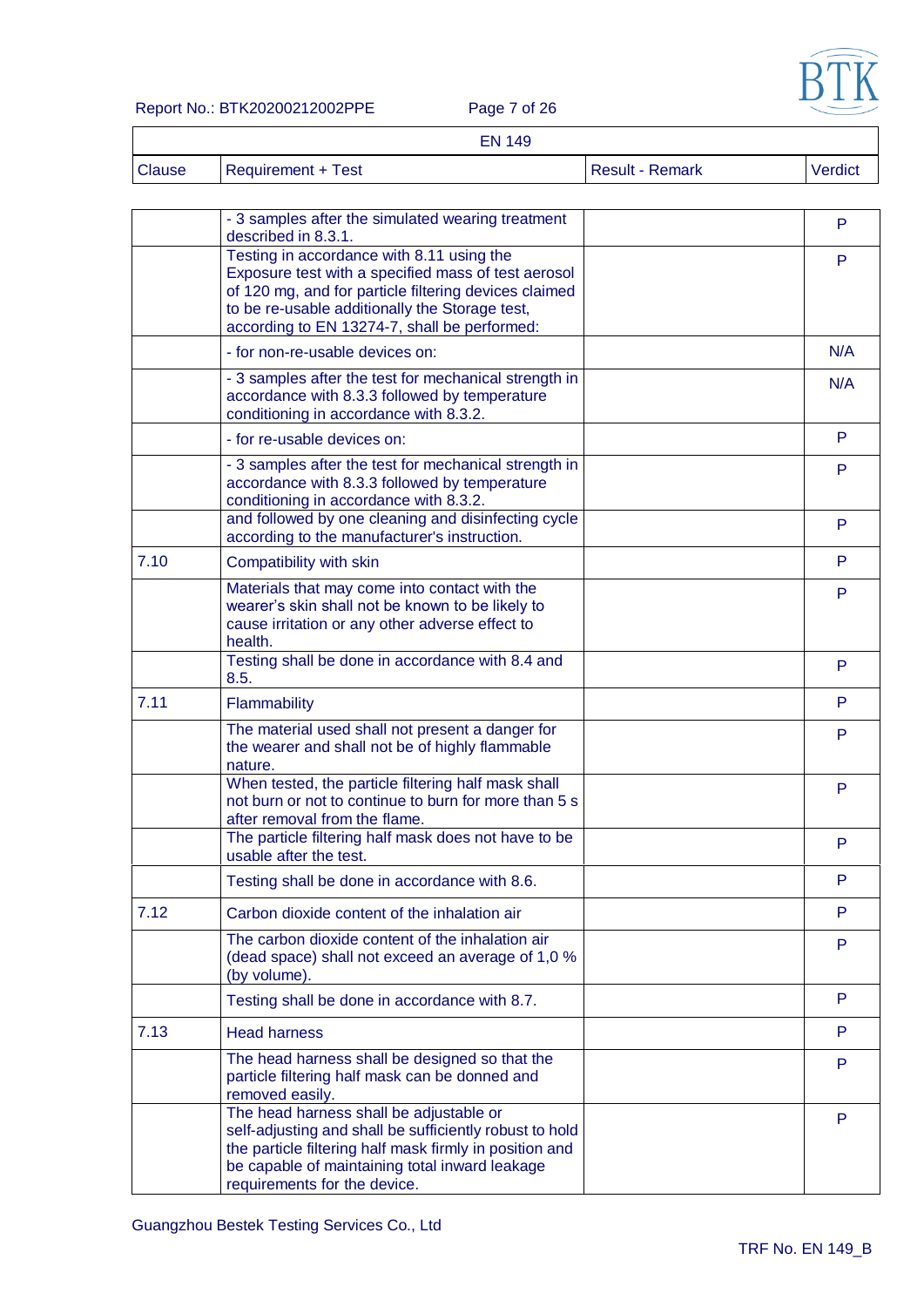

#### Report No.: BTK20200212002PPE Page 8 of 26

|               | <b>EN 149</b>             |                        |         |
|---------------|---------------------------|------------------------|---------|
| <b>Clause</b> | <b>Requirement + Test</b> | <b>Result - Remark</b> | Verdict |

|        | Testing shall be done in accordance with 8.4 and<br>8.5.                                                                                                                                                                                                      | P   |
|--------|---------------------------------------------------------------------------------------------------------------------------------------------------------------------------------------------------------------------------------------------------------------|-----|
| 7.14   | Field of vision                                                                                                                                                                                                                                               | P   |
|        | The field of vision is acceptable if determined so in<br>practical performance tests.                                                                                                                                                                         | P   |
|        | Testing shall be done in accordance with 8.4.                                                                                                                                                                                                                 | P   |
| 7.15   | Exhalation valve(s)                                                                                                                                                                                                                                           | P   |
|        | A particle filtering half mask may have one or more<br>exhalation valve(s), which shall function correctly in<br>all orientations.                                                                                                                            | P   |
|        | Testing shall be done in accordance with 8.2 and<br>8.9.1.                                                                                                                                                                                                    | P   |
|        | If an exhalation valve is provided it shall be<br>protected against or be resistant to dirt and<br>mechanical damage and may be shrouded or may<br>include any other device that may be necessary for<br>the particle filtering half mask to comply with 7.9. | P   |
|        | Testing shall be done in accordance with 8.2.                                                                                                                                                                                                                 | P   |
|        | Exhalation valve(s), if fitted, shall continue to<br>operate correctly after a continuous exhalation flow<br>of 300 l/min over a period of 30 s.                                                                                                              | P   |
|        | Testing shall be done in accordance with 8.3.4.                                                                                                                                                                                                               | P   |
|        | When the exhalation valve housing is attached to<br>the faceblank, it shall withstand axially a tensile<br>force of 10 N applied for 10 s.                                                                                                                    | P   |
|        | Testing shall be done in accordance with 8.8.                                                                                                                                                                                                                 | P   |
| 7.16   | <b>Breathing resistance</b>                                                                                                                                                                                                                                   | P   |
|        | The breathing resistances apply to valved and<br>valveless particle filtering half masks and shall<br>meet the requirements of Table 2.                                                                                                                       | P   |
|        | Testing shall be done in accordance with 8.9.                                                                                                                                                                                                                 | P   |
| 7.17   | Clogging                                                                                                                                                                                                                                                      | P   |
| 7.17.1 | General                                                                                                                                                                                                                                                       | P   |
|        | For single shift use devices, the clogging test is an<br>optional test.                                                                                                                                                                                       | N/A |
|        | For re-usable devices the test is mandatory.                                                                                                                                                                                                                  | P   |
|        | Devices designed to be resistant to clogging,<br>shown by a slow increase of breathing resistance<br>when loaded with dust, shall be subjected to the<br>treatment described in 8.10.                                                                         | P   |
|        | The specified breathing resistances shall not be<br>exceeded before the required dust load of 833<br>mg $\cdot$ h/m <sup>3</sup> is reached.                                                                                                                  | P   |
| 7.17.2 | <b>Breathing resistance</b>                                                                                                                                                                                                                                   | P   |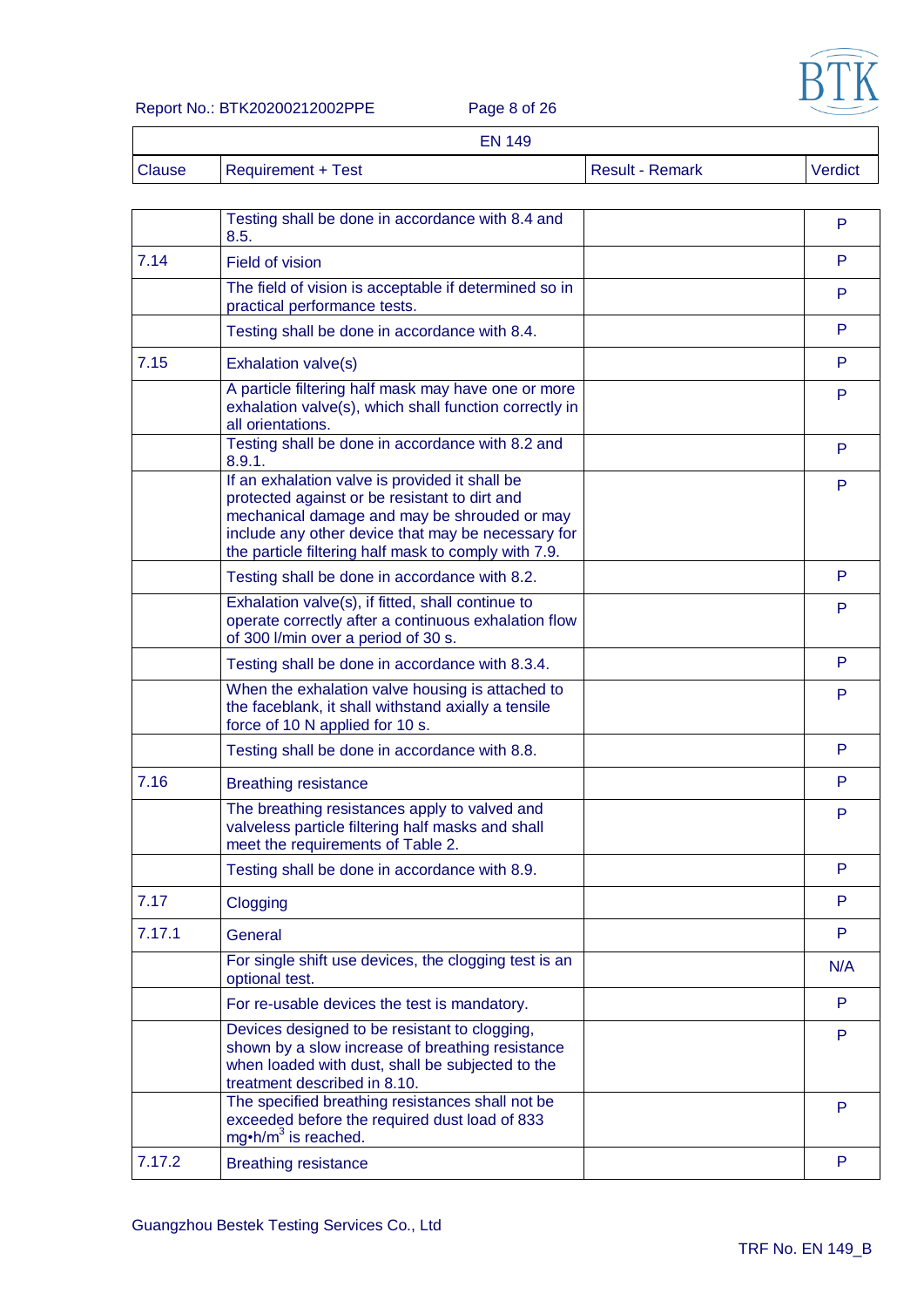

#### Report No.: BTK20200212002PPE Page 9 of 26

|               | <b>EN 149</b>      |                        |         |
|---------------|--------------------|------------------------|---------|
| <b>Clause</b> | Requirement + Test | <b>Result - Remark</b> | Verdict |

| 7.17.2.1 | Valved particle filtering half masks                                                                                                                                                                                                                    | N/A |
|----------|---------------------------------------------------------------------------------------------------------------------------------------------------------------------------------------------------------------------------------------------------------|-----|
|          | After clogging the inhalation resistances shall not<br>exceed                                                                                                                                                                                           | N/A |
|          | $-$ FFP1: 4 mbar                                                                                                                                                                                                                                        | N/A |
|          | $-$ FFP2: 5 mbar                                                                                                                                                                                                                                        | N/A |
|          | $-$ FFP3: 7 mbar                                                                                                                                                                                                                                        | N/A |
|          | at 95 I/min continuous flow;                                                                                                                                                                                                                            | N/A |
|          | The exhalation resistance shall not exceed 3 mbar<br>at 160 I/min continuous flow.                                                                                                                                                                      | N/A |
|          | Testing shall be done in accordance with 8.9.                                                                                                                                                                                                           | N/A |
| 7.17.2.2 | Valveless particle filtering half masks                                                                                                                                                                                                                 | P   |
|          | After clogging the inhalation and exhalation<br>resistances shall not exceed                                                                                                                                                                            | P   |
|          | $-$ FFP1: 3 mbar                                                                                                                                                                                                                                        | N/A |
|          | $-$ FFP2: 4 mbar                                                                                                                                                                                                                                        | P   |
|          | $-$ FFP3: 5 mbar                                                                                                                                                                                                                                        | N/A |
|          | at 95 I/min continuous flow.                                                                                                                                                                                                                            | P   |
|          | Testing shall be done in accordance with 8.9.                                                                                                                                                                                                           | P   |
| 7.17.3   | Penetration of filter material                                                                                                                                                                                                                          | P   |
|          | All types (valved and valveless) of particle filtering<br>half masks claimed to meet the clogging<br>requirement shall also meet the requirements given<br>in 7.9.2, for the Penetration test according to EN<br>13274-7, after the clogging treatment. | P   |
|          | Testing shall be done in accordance with 8.11<br>using EN 13274-7                                                                                                                                                                                       | P   |
| 7.18     | Demountable parts                                                                                                                                                                                                                                       | P   |
|          | All demountable parts (if fitted) shall be readily<br>connected and secured, where possible by hand.                                                                                                                                                    | P   |
|          | Testing shall be done in accordance with 8.2.                                                                                                                                                                                                           | P   |
| 8        | <b>Testing</b>                                                                                                                                                                                                                                          |     |
| 8.1      | General                                                                                                                                                                                                                                                 | P   |
|          | If no special measuring devices and methods are<br>specified, commonly used devices and methods<br>shall be used.                                                                                                                                       | P   |
|          | Before performing tests involving human subjects<br>account should be taken of any national regulations<br>concerning the medical history, examination or<br>supervision of the test subjects.                                                          | P   |
| 8.2      | <b>Visual inspection</b>                                                                                                                                                                                                                                | P   |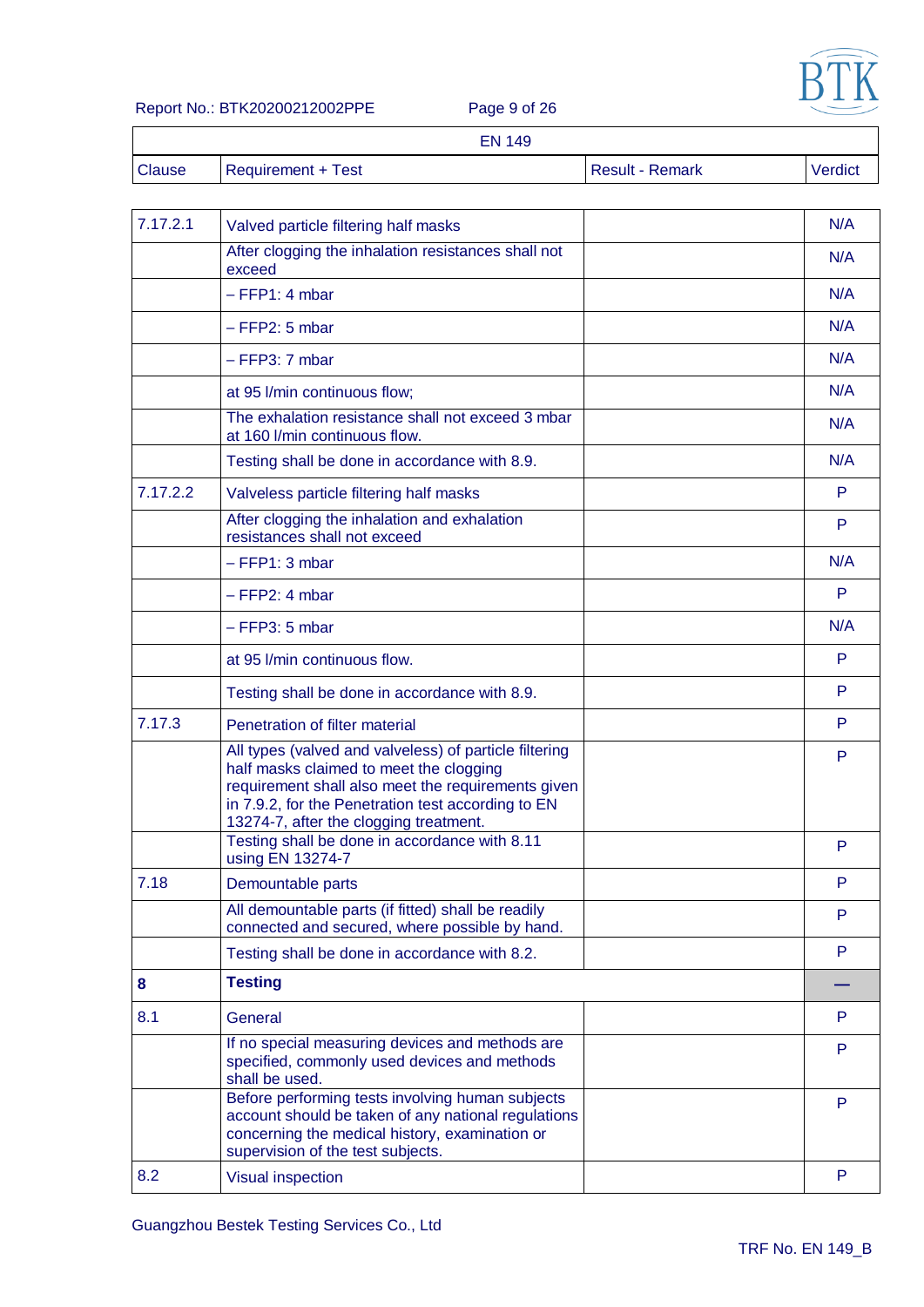

#### Report No.: BTK20200212002PPE Page 10 of 26

 $\overline{\Gamma}$ 

|               | <b>EN 149</b>             |                        |         |
|---------------|---------------------------|------------------------|---------|
| <b>Clause</b> | <b>Requirement + Test</b> | <b>Result - Remark</b> | Verdict |

|       | The visual inspection is carried out where<br>appropriate by the test house prior to laboratory or<br>practical performance tests.                                                                                                                                              | P   |
|-------|---------------------------------------------------------------------------------------------------------------------------------------------------------------------------------------------------------------------------------------------------------------------------------|-----|
| 8.3   | Conditioning                                                                                                                                                                                                                                                                    | P   |
| 8.3.1 | Simulated wearing treatment                                                                                                                                                                                                                                                     | P   |
|       | Conditioning by simulated wearing treatment shall<br>be carried out by the following process.                                                                                                                                                                                   | P   |
|       | A breathing machine is adjusted to 25 cycles/min<br>and 2,0 l/stroke.                                                                                                                                                                                                           | P   |
|       | The particle filtering half mask is mounted on a<br>sheffield dummy head.                                                                                                                                                                                                       | P   |
|       | For testing, a saturator is incorporated in the<br>exhalation line between the breathing machine and<br>the dummy head, the saturator being set at a<br>temperature in excess of 37 °C to allow for the<br>cooling of the air before it reaches the mouth of the<br>dummy head. | P   |
|       | The air shall be saturated at $(37 \pm 2)$ °C at the<br>mouth of the dummy head.                                                                                                                                                                                                | P   |
|       | In order to prevent excess water spilling out of the<br>dummy's mouth and contaminating the particle<br>filtering half mask the head shall be inclined so that<br>the water runs away from the mouth and is<br>collected in a trap.                                             | P   |
|       | The breathing machine is brought into operation,<br>the saturator switched on and the apparatus<br>allowed to stabilize.                                                                                                                                                        | P   |
|       | The particle filtering half mask under test shall then<br>be mounted on the dummy head.                                                                                                                                                                                         | P   |
|       | During the test time at approximately 20 min<br>intervals the particle filtering half mask shall be<br>completely removed from the dummy head and<br>refitted such that during the test period it is fitted ten<br>times to the dummy head.                                     | P   |
| 8.3.2 | Temperature conditioning                                                                                                                                                                                                                                                        | P   |
|       | Expose the particle filtering half masks to the<br>following thermal cycle:                                                                                                                                                                                                     | P   |
|       | a) for 24 h to a dry atmosphere of $(70 \pm 3)$ °C;                                                                                                                                                                                                                             | P   |
|       | b) for 24 h to a temperature of $(-30 \pm 3)$ °C;                                                                                                                                                                                                                               | P   |
|       | and allow to return to room temperature for at least<br>4 h between exposures and prior to subsequent<br>testing.                                                                                                                                                               | P   |
|       | The conditioning shall be carried out in a manner<br>which ensures that no thermal shock occurs.                                                                                                                                                                                | P   |
| 8.3.3 | Mechanical strength                                                                                                                                                                                                                                                             | P   |
|       | Conditioning shall be done in accordance with EN<br>143.                                                                                                                                                                                                                        | P   |
| 8.3.4 | Flow conditioning                                                                                                                                                                                                                                                               | N/A |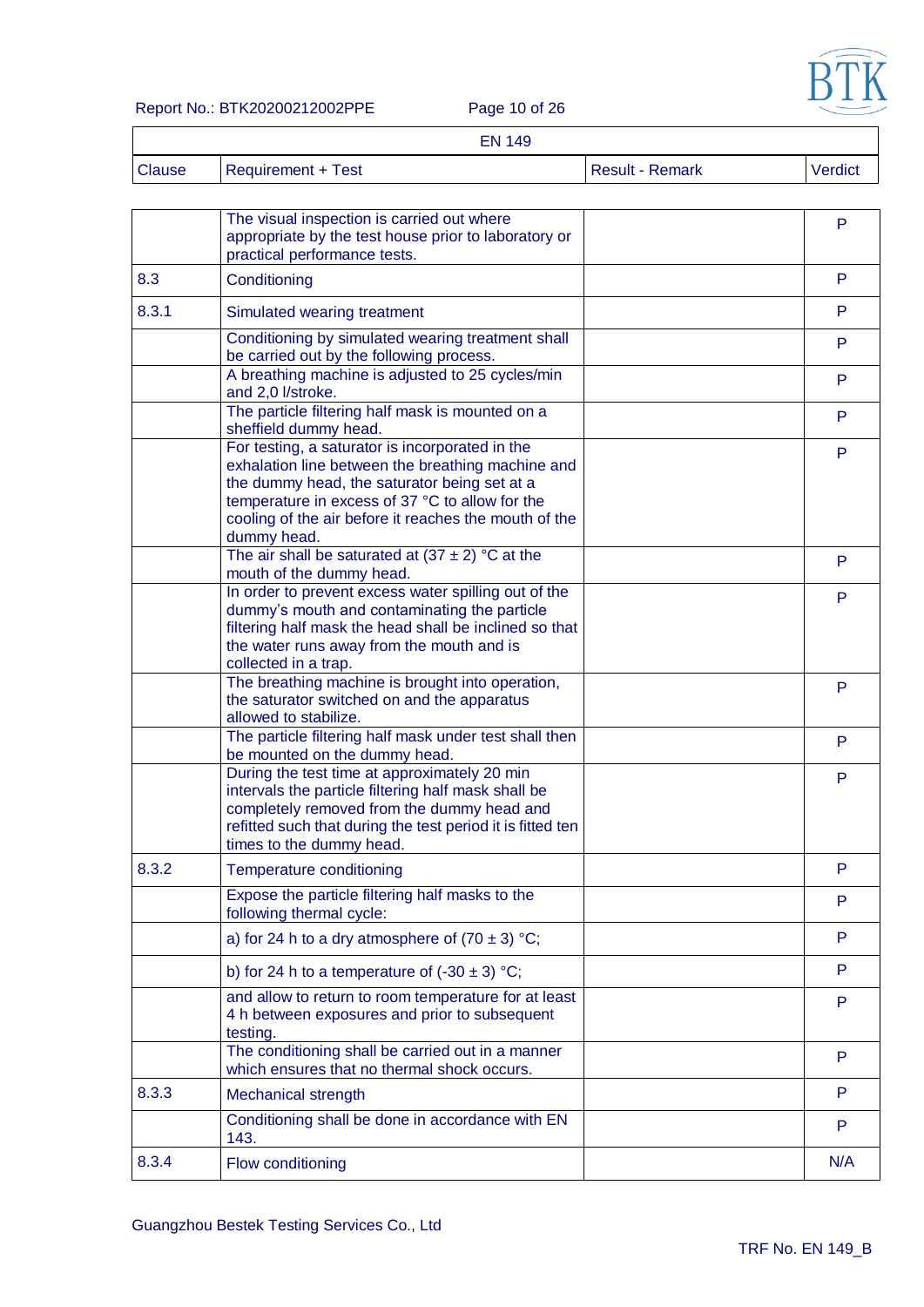

Report No.: BTK20200212002PPE Page 11 of 26

|               | <b>EN 149</b>      |                        |         |
|---------------|--------------------|------------------------|---------|
| <b>Clause</b> | Requirement + Test | <b>Result - Remark</b> | Verdict |

|       | A total of 3 valved particle filtering half masks shall<br>be tested, one as received and two temperature<br>conditioned in accordance with 8.3.2.                            | N/A |
|-------|-------------------------------------------------------------------------------------------------------------------------------------------------------------------------------|-----|
| 8.4   | <b>Practical performance</b>                                                                                                                                                  | P   |
| 8.4.1 | General                                                                                                                                                                       | P   |
|       | A total of 2 particle filtering half masks shall be<br>tested: both as received.                                                                                              | P   |
|       | All tests shall be carried out by two test subjects at<br>ambient temperature and the test temperature and<br>humidity shall be recorded.                                     | P   |
|       | Prior to the test there shall be an examination to<br>assure that the particle filtering half mask is in good<br>working condition and that it can be used without<br>hazard. | P   |
|       | Examination shall be done in accordance with 8.2.                                                                                                                             | P   |
|       | For the test, persons shall be selected who are<br>familiar with using such or similar equipment.                                                                             | P   |
|       | During the tests the particle filtering half mask shall<br>be subjectively assessed by the wearer and after<br>the test, comments on the following shall be<br>recorded:      | P   |
|       | a) head harness comfort;                                                                                                                                                      | P   |
|       | b) security of fastenings;                                                                                                                                                    | P   |
|       | c) field of vision;                                                                                                                                                           | P   |
|       | d) any other comments reported by the wearer on<br>request.                                                                                                                   | P   |
| 8.4.2 | <b>Walking test</b>                                                                                                                                                           | P   |
|       | The subjects wearing normal working clothes and<br>wearing the particle filtering half mask shall walk at<br>a regular rate of 6 km/h on a level course.                      | P   |
|       | The test shall be continuous, without removal of the<br>particle<br>filtering half mask, for a period of 10 min.                                                              | P   |
| 8.4.3 | Work simulation test                                                                                                                                                          | P   |
|       | The particle filtering half mask shall be tested under<br>conditions which can be expected during normal<br>use.                                                              | P   |
|       | During this test the following activities shall be<br>carried out in simulation of the practical use of the<br>particle filtering half mask.                                  | P   |
|       | The test shall be completed within a total working<br>time of 20 min.                                                                                                         | P   |
|       | The sequence of activities is at the discretion of the<br>test house.                                                                                                         | P   |
|       | The individual activities shall be arranged so that<br>sufficient time is left for the comments prescribed.                                                                   | P   |
|       | a) walking on the level with headroom of $(1,3 \pm 0,2)$<br>m for 5 min;                                                                                                      | P   |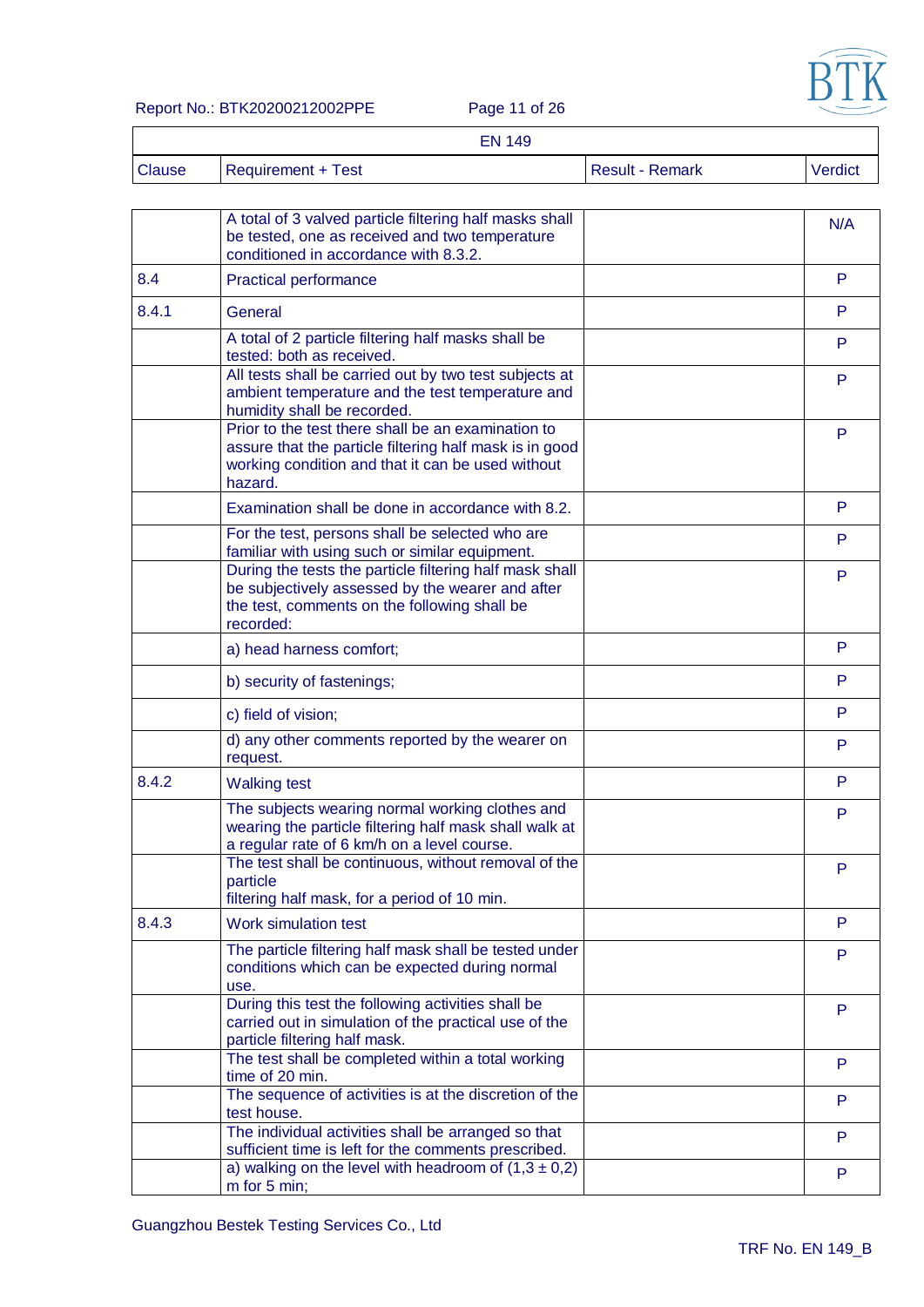

Report No.: BTK20200212002PPE Page 12 of 26

|               | <b>EN 149</b>      |                 |         |
|---------------|--------------------|-----------------|---------|
| <b>Clause</b> | Requirement + Test | Result - Remark | Verdict |

|         | b) crawling on the level with headroom of (0,70 $\pm$<br>$0,05$ ) m for 5 min;                                                                                                                                                                                                                                                     | P  |
|---------|------------------------------------------------------------------------------------------------------------------------------------------------------------------------------------------------------------------------------------------------------------------------------------------------------------------------------------|----|
|         | c) filling a small basket (see Figure 1, approximate<br>volume $= 8$ I) with chippings or other suitable<br>material from a hopper which stands 1,5 m high<br>and has an opening at the bottom to allow the<br>contents to be shovelled out and a further opening<br>at the top where the basket full of chippings is<br>returned. | P  |
|         | The subject shall stoop or kneel as he wishes and<br>fill the basket with chippings.                                                                                                                                                                                                                                               | P  |
|         | He shall then lift the basket and empty the contents<br>back into the hopper.                                                                                                                                                                                                                                                      | P  |
|         | This shall be done 20 times in 10 min.                                                                                                                                                                                                                                                                                             | P  |
| 8.5     | Leakage                                                                                                                                                                                                                                                                                                                            | P  |
| 8.5.1   | General test procedure                                                                                                                                                                                                                                                                                                             | P. |
| 8.5.1.1 | <b>Total inward leakage</b>                                                                                                                                                                                                                                                                                                        | P  |
|         | A total of 10 test specimens shall be tested: 5 as<br>received and 5 after temperature conditioning in<br>accordance with 8.3.2.                                                                                                                                                                                                   | P  |
|         | The total inward leakage shall be tested using<br>sodium chloride aerosol.                                                                                                                                                                                                                                                         | P  |
|         | Prior to the test there shall be an examination to<br>ensure that the particle filtering half mask is in good<br>working condition and that it can be used without<br>hazard.                                                                                                                                                      | P  |
|         | Examination shall be done in accordance with 8.2.                                                                                                                                                                                                                                                                                  | P  |
|         | For the test, persons shall be selected who are<br>familiar with using such or similar equipment.                                                                                                                                                                                                                                  | P. |
|         | A panel of ten clean-shaven persons (without<br>beards or sideburns) shall be selected covering the<br>spectrum of facial characteristics of typical users<br>(excluding significant abnormalities).                                                                                                                               | P  |
|         | It is to be expected that exceptionally some<br>persons cannot be satisfactorily fitted with a particle<br>filtering half mask.                                                                                                                                                                                                    | P  |
|         | Such exceptional subjects shall not be used for<br>testing particle filtering half masks.                                                                                                                                                                                                                                          | P  |
|         | In the test report the faces of the ten test subjects<br>shall be described (for information only) by the four<br>facial dimensions (in mm) illustrated in Figure 2.                                                                                                                                                               | P  |
| 8.5.1.2 | <b>Test equipment</b>                                                                                                                                                                                                                                                                                                              | P  |
|         | The test atmosphere shall preferably enter the top<br>of the enclosure through a flow distributor, and be<br>directed downwards over the head of the test<br>subject at a minimum flow rate of 0,12 m/s.                                                                                                                           | P  |
|         | The concentration of the test agent inside the<br>effective working volume shall be checked to be<br>homogeneous.                                                                                                                                                                                                                  | P  |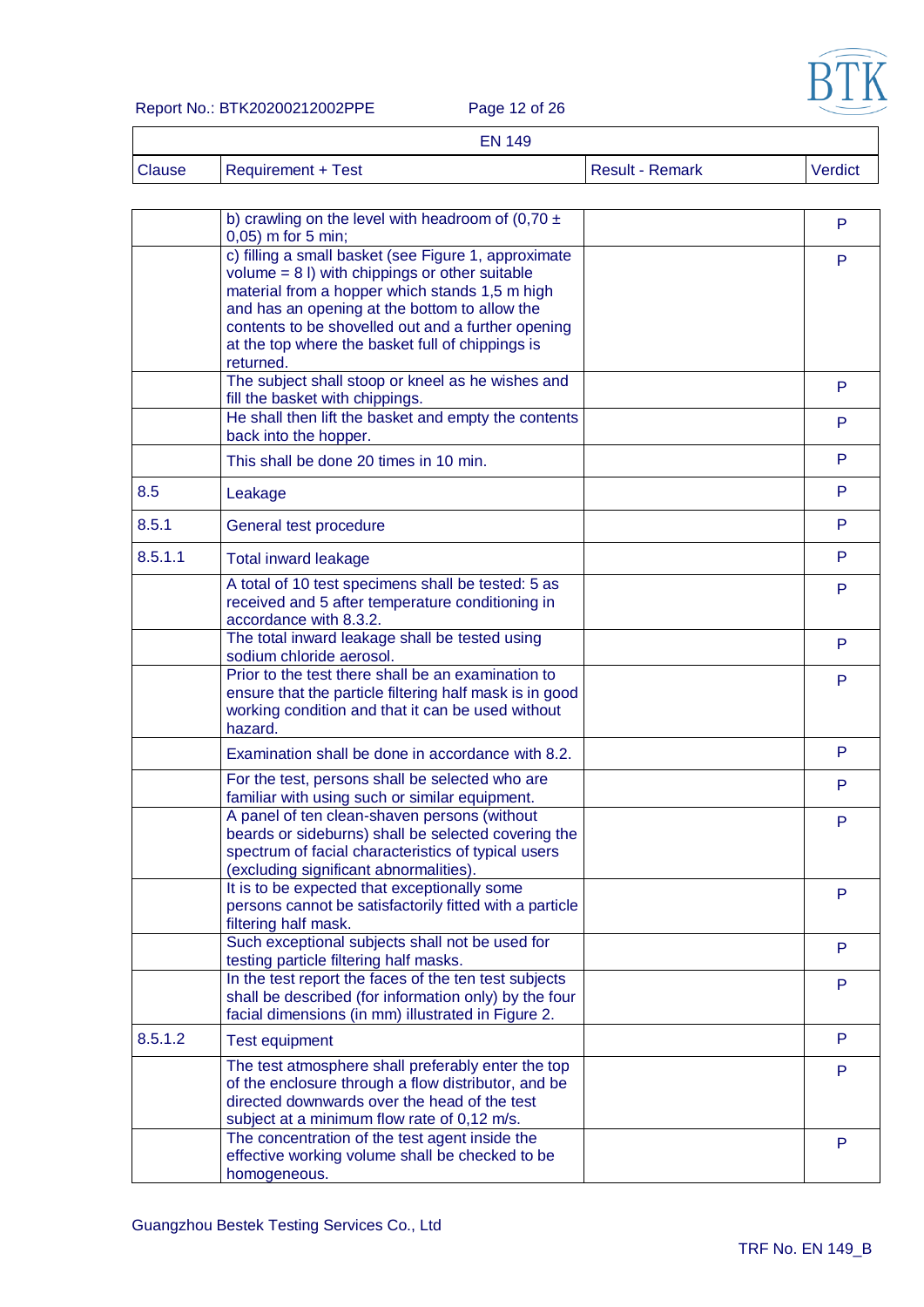

#### Report No.: BTK20200212002PPE Page 13 of 26

|               |                           | <b>EN 149</b> |                 |         |
|---------------|---------------------------|---------------|-----------------|---------|
| <b>Clause</b> | <b>Requirement + Test</b> |               | Result - Remark | Verdict |

|         | The flow rate should be measured close to the<br>subject's head.                                                                                                                                                                              | P  |
|---------|-----------------------------------------------------------------------------------------------------------------------------------------------------------------------------------------------------------------------------------------------|----|
|         | A level treadmill is required capable of working at 6<br>$km/h$ .                                                                                                                                                                             | P  |
| 8.5.1.3 | <b>Test procedure</b>                                                                                                                                                                                                                         | P  |
|         | Ask the test subjects to read the manufacturer's<br>fitting information and if more than one size of<br>particle filtering half mask is manufactured, ask the<br>test subject to select the size deemed by him to be<br>the most appropriate. | P  |
|         | If necessary the test supervisor shall show the test<br>subjects how to fit the particle filtering half mask<br>correctly in accordance with the fitting information.                                                                         | P  |
|         | Inform the test subjects that if they wish to adjust<br>the particle filtering half mask during the test they<br>may do so.                                                                                                                   | P  |
|         | However if this is done, repeat the relevant section<br>of the test, having allowed the system to resettle.                                                                                                                                   | P  |
|         | The test subjects shall have no indication of the<br>results as the test proceeds.                                                                                                                                                            | P. |
|         | After fitting the particle filtering half mask, ask each<br>test subject 'Does the mask fit'.                                                                                                                                                 | P. |
|         | If the answer is 'Yes', continue the test.                                                                                                                                                                                                    | P  |
|         | If the answer is 'No', take the test subject off the<br>panel, report the fact and replace with another test<br>subject.                                                                                                                      | P  |
|         | The test sequence shall be as follows:                                                                                                                                                                                                        | P  |
|         | a) Ensure the test atmosphere is OFF.                                                                                                                                                                                                         | P  |
|         | b) Place the test subject in the enclosure. Connect<br>up the facepiece sampling probe.                                                                                                                                                       | P  |
|         | Have the test subject walk at 6 km/h for 2 min.                                                                                                                                                                                               | P  |
|         | Measure the test agent concentration inside the<br>particle filtering half mask to establish the<br>background level.                                                                                                                         | P  |
|         | c) Obtain a stable reading.                                                                                                                                                                                                                   | P  |
|         | d) Turn the test atmosphere ON.                                                                                                                                                                                                               | P. |
|         | e) The subject shall continue to walk for a further 2<br>min or until the test atmosphere has stabilized.                                                                                                                                     | P  |
|         | f) Whilst still walking the subject shall perform the<br>following exercises:                                                                                                                                                                 | P  |
|         | 1) walking for 2 min without head movement or<br>talking;                                                                                                                                                                                     | P  |
|         | 2) turning head from side to side (approx. 15<br>times), as if inspecting the walls of a tunnel<br>for 2 min;                                                                                                                                 | P  |
|         | 3) moving the head up and down (approx. 15<br>times), as if inspecting the roof and floor for 2 min;                                                                                                                                          | P  |
|         | 4) reciting the alphabet or an agreed text out loud<br>as if communicating with a colleague for 2 min;                                                                                                                                        | P  |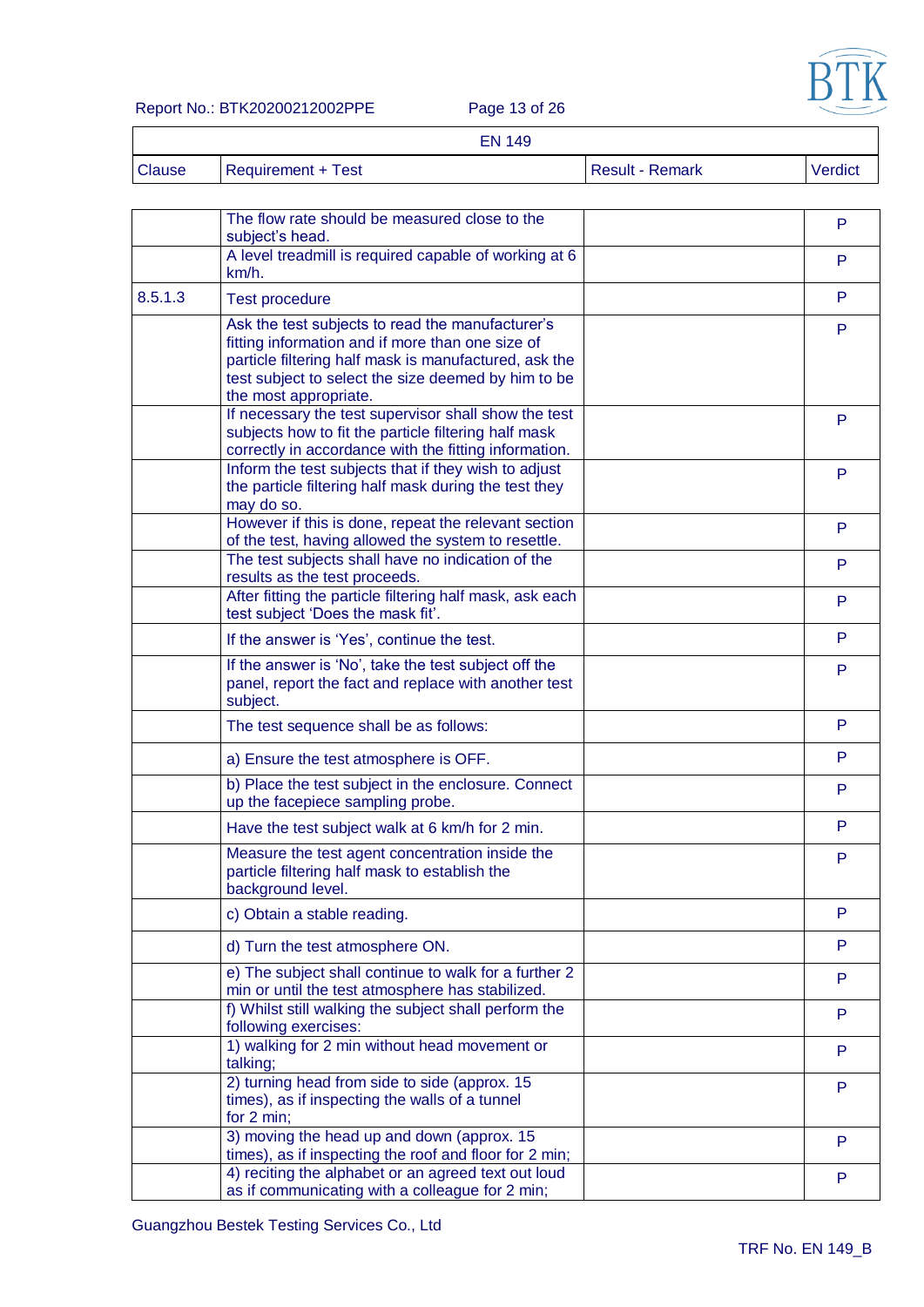

# Report No.: BTK20200212002PPE Page 14 of 26

EN 149

| u |  |  | - |  |
|---|--|--|---|--|

| ark |  |  |  |
|-----|--|--|--|
|-----|--|--|--|

| Clause | Requirement + Test | Result - Remark | Verdict |
|--------|--------------------|-----------------|---------|
|        |                    |                 |         |

|           | 5) walking for 2 min without head movement or<br>talking.                                                                                                                               | P      |
|-----------|-----------------------------------------------------------------------------------------------------------------------------------------------------------------------------------------|--------|
|           | g) Record                                                                                                                                                                               | P      |
|           | 1) enclosure concentration;                                                                                                                                                             | P      |
|           | 2) the leakage over each exercise period.                                                                                                                                               | P      |
|           | h) Turn off the test atmosphere and when the test<br>agent has cleared from the enclosure remove the<br>subject.<br>After each test, replace the particle filtering half                | P<br>P |
|           | mask by a new sample.                                                                                                                                                                   |        |
| 8.5.2     | Method                                                                                                                                                                                  | P      |
| 8.5.2.1   | Principle                                                                                                                                                                               | P      |
|           | The subject wearing the particle filtering half mask<br>under test walks on a treadmill over which is an<br>enclosure.                                                                  | P      |
|           | Through this enclosure flows a constant<br>concentration of NaCl aerosol.                                                                                                               | P      |
|           | The air inside the particle filtering half mask is<br>sampled and analysed during the inhalation phase<br>of the respiratory cycle to<br>determine the NaCl content.                    | P      |
|           | The sample is extracted by punching a hole in the<br>particle filtering half mask and inserting a probe<br>through which the sample is drawn.                                           | P      |
|           | The pressure variation inside the particle filtering<br>half mask is used to actuate a change-over valve<br>so that inhaled air only is sampled.                                        | P      |
|           | A second probe is inserted for this purpose.                                                                                                                                            | P      |
| 8.5.2.2   | Test equipment (see Figure 3)                                                                                                                                                           | P      |
| 8.5.2.2.1 | Aerosol generator                                                                                                                                                                       | P      |
|           | The NaCl aerosol shall be generated from a 2 %<br>solution of reagent grade NaCl in distilled water.                                                                                    | P      |
|           | An atomizer equivalent to the type described<br>should be used (see Figure 4). This requires an air<br>flow rate of 100 l/min at a pressure of 7 bar.                                   | P      |
|           | The atomizer and its housing shall be fitted into a<br>duct through which a constant flow of air is<br>maintained.                                                                      | P      |
|           | It may be necessary to heat or dehumidify the air in<br>order to obtain complete drying of the aerosol<br>particles.                                                                    | P      |
| 8.5.2.2.2 | <b>Test agent</b>                                                                                                                                                                       | P      |
|           | The mean NaCl concentration within the enclosure<br>shall be $(8 \pm 4)$ mg/m <sup>3</sup> and the variation throughout<br>the effective working volume shall be not more than<br>10 %. | P      |
|           | The particle size distribution shall be $0,02 \mu m$ to 2<br>um equivalent aerodynamic diameter with a mass                                                                             | P      |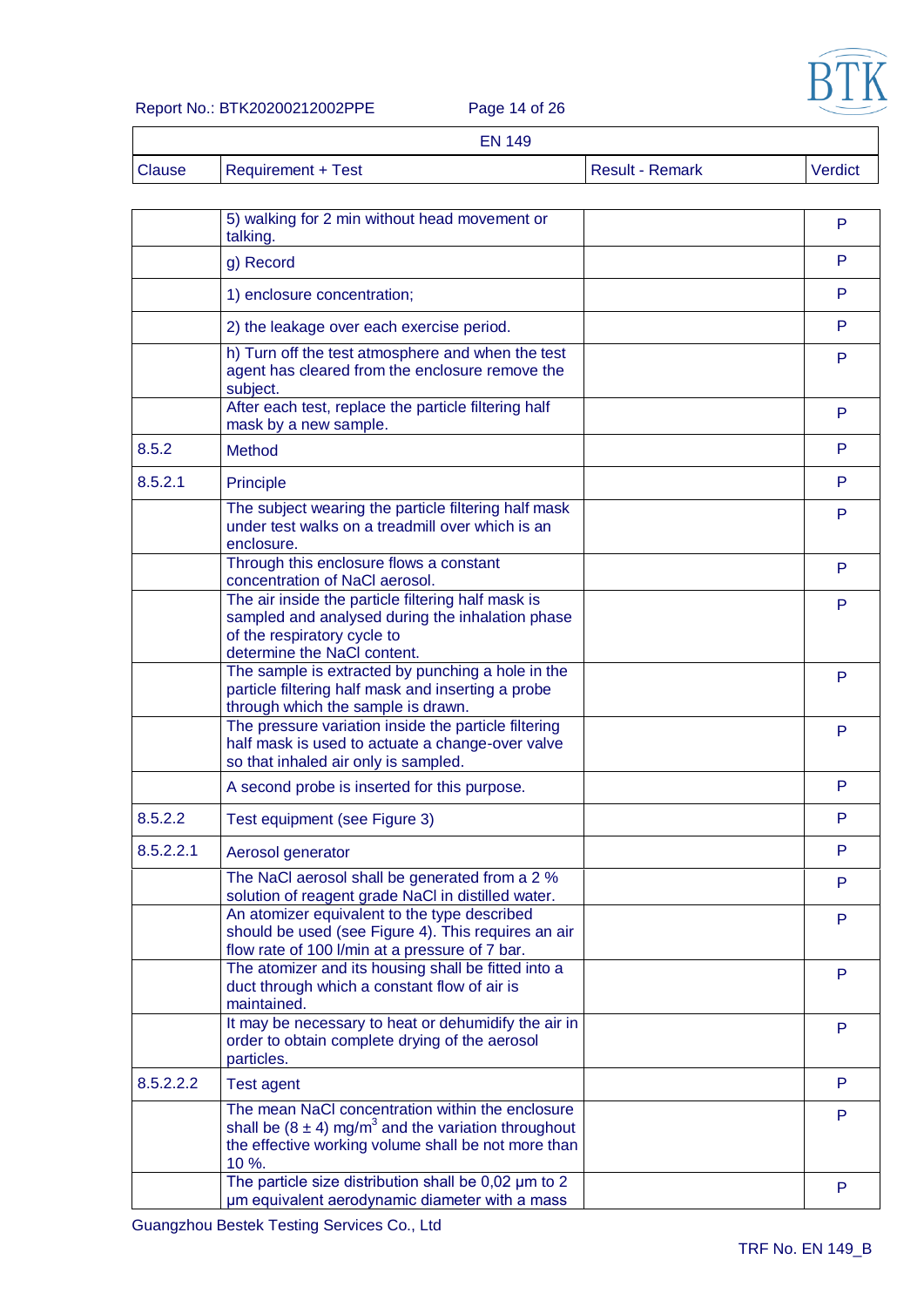

Report No.: BTK20200212002PPE Page 15 of 26

|               | <b>EN 149</b>      |                        |                |
|---------------|--------------------|------------------------|----------------|
| <b>Clause</b> | Requirement + Test | <b>Result - Remark</b> | <b>Verdict</b> |

|           | median diameter of 0,6 µm.                                                                                                                                                                                   |   |
|-----------|--------------------------------------------------------------------------------------------------------------------------------------------------------------------------------------------------------------|---|
| 8.5.2.2.3 | Flame photometer                                                                                                                                                                                             | P |
|           | A flame photometer shall be used to measure the<br>concentration of NaCl inside the particle filtering<br>half mask.                                                                                         | P |
|           | Essential performance characteristics for a suitable<br>instrument are:                                                                                                                                      | P |
|           | a) It should be a flame photometer specifically<br>designed for the direct analysis of NaCl aerosol;                                                                                                         | P |
|           | b) It should be capable of measuring<br>concentrations of NaCl aerosol between 15 mg/m <sup>3</sup><br>and 5 $ng/m^3$ ;                                                                                      | P |
|           | c) The total aerosol sample required by the<br>photometer should not be greater than 15 l/min;                                                                                                               | P |
|           | d) The response time of the photometer, excluding<br>the sampling system, should not be greater than<br>500 ms;                                                                                              | P |
|           | e) It is necessary to reduce the response to other<br>elements, particularly carbon, the concentration of<br>which will vary during the breathing cycle.                                                     | P |
|           | This will be achieved by ensuring that the band<br>pass width of the interference filter is no greater<br>than 3 nm and that all necessary side-band filters<br>are included.                                | P |
| 8.5.2.2.4 | Sample selector                                                                                                                                                                                              | P |
|           | A system is required which will switch the sample to<br>the photometer only during the inhalation phase of<br>the respiratory cycle.                                                                         | P |
|           | During the exhalation phase clean air shall be fed<br>to the photometer.                                                                                                                                     | P |
|           | The essential elements of such a system are:                                                                                                                                                                 | P |
|           | a) An electrically operated valve with a response<br>time of the order of 100 ms.                                                                                                                            | P |
|           | The valve should have the minimum possible dead<br>space compatible with straight-through,<br>unrestricted flow when open;                                                                                   | P |
|           | b) A pressure sensor which is capable of detecting<br>a minimum pressure change of approx. 0,05 mbar<br>and which can be connected to a probe inserted in<br>the cavity of the particle filtering half mask. | P |
|           | The sensor shall have an adjustable threshold and<br>be capable of differential signalling when the<br>threshold is crossed in either direction.                                                             | P |
|           | The sensor shall work reliably when subjected to<br>the accelerations produced by the head<br>movements of the subject;                                                                                      | P |
|           | c) An interfacing system to actuate the valve in<br>response to a signal from the pressure sensor;                                                                                                           | P |
|           | d) timing device to record the proportion of the total<br>respiratory cycle during which sampling took place.                                                                                                | P |
| 8.5.2.2.5 | Sampling probe                                                                                                                                                                                               | P |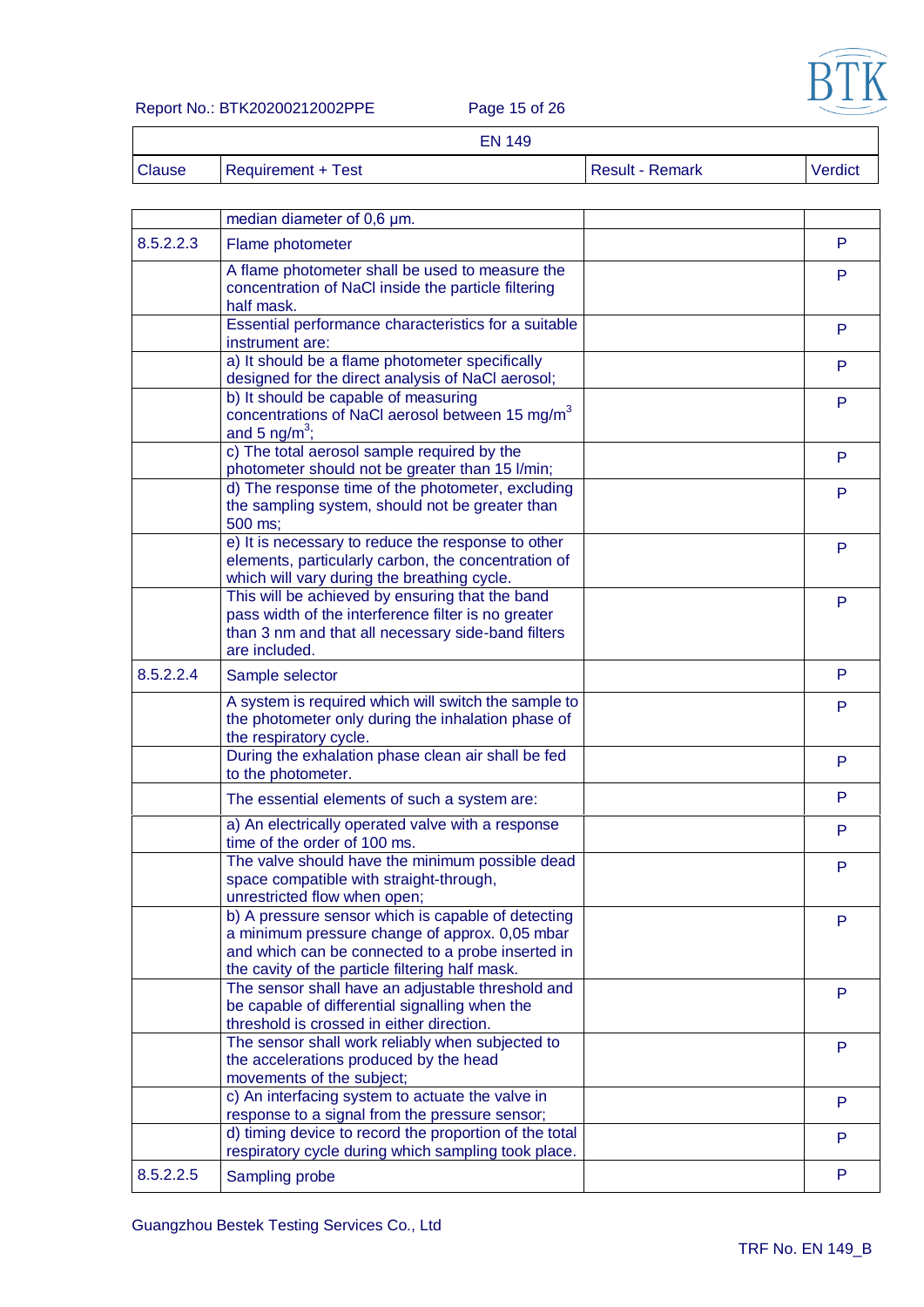

#### Report No.: BTK20200212002PPE Page 16 of 26

 $\overline{\Gamma}$ 

|               | <b>EN 149</b>      |                        |         |
|---------------|--------------------|------------------------|---------|
| <b>Clause</b> | Requirement + Test | <b>Result - Remark</b> | Verdict |

|           | The probe shall be fitted securely in an airtight                               |   |
|-----------|---------------------------------------------------------------------------------|---|
|           | manner to the particle filtering half mask as near as                           | P |
|           | possible to the centre line of the particle filtering                           |   |
|           | half mask.                                                                      |   |
|           | A multiple hole sampling probe is strongly                                      |   |
|           | recommended.                                                                    | P |
|           | Measures shall be taken to prevent the influence of                             |   |
|           | condensation in the sampling probe on the                                       | P |
|           | measurement (by supplying dry air).                                             |   |
|           | Figure 5 shows a design that has been found                                     | P |
|           | suitable.                                                                       |   |
|           | The probe is adjusted so that it just touches the                               | P |
|           | wearer's lips.                                                                  |   |
|           | Care shall be taken to ensure that the probe does                               | P |
|           | not disturb the normal fit or shape of the mask.                                |   |
| 8.5.2.2.6 | Sample pump                                                                     | P |
|           |                                                                                 |   |
|           | If no pump is incorporated into the photometer an                               | P |
|           | adjustable flow pump is used to withdraw an air                                 |   |
|           | sample from the particle filtering half mask under                              |   |
|           | test.                                                                           |   |
|           | This pump is so adjusted as to withdraw a constant                              | P |
|           | flow of 1 I/min from the sample probe.                                          |   |
|           | Dependent on the type of photometer it may be                                   | P |
|           | necessary to dilute the sample with clean air.                                  |   |
| 8.5.2.2.7 | Sampling of enclosure concentration                                             | P |
|           | The enclosure aerosol concentration is monitored                                | P |
|           | during the tests using a separate sampling system,                              |   |
|           | to avoid contamination of the particle filtering half                           |   |
|           | mask sampling lines.                                                            |   |
|           | It is preferable to use a separate flame photometer                             | P |
|           | for this purpose.                                                               |   |
|           | If a second photometer is not available, sampling of                            | P |
|           | the enclosure concentration using a separate                                    |   |
|           | sampling system and the same photometer may be                                  |   |
|           | made.                                                                           |   |
|           | However, time will then be required to allow the                                | P |
|           | photometer to return to a clean background.                                     |   |
| 8.5.2.2.8 | Pressure detection probe                                                        | P |
|           | A second probe is fitted near to the sample probe                               | P |
|           | and is connected to the pressure sensor.                                        |   |
| 8.5.2.3   | <b>Expression of results</b>                                                    | P |
|           | The leakage P shall be calculated from                                          | P |
|           | measurements made over the last 100 s of each of                                |   |
|           | the exercise periods to avoid carry over of results                             |   |
|           | from one exercise to the other.                                                 |   |
|           |                                                                                 | P |
|           |                                                                                 |   |
|           |                                                                                 |   |
|           | $P(\%)=\frac{C_2}{C_1}\times\left(\frac{t_{IN}+t_{EX}}{t_{IN}}\right)\times100$ |   |
|           |                                                                                 |   |
|           |                                                                                 |   |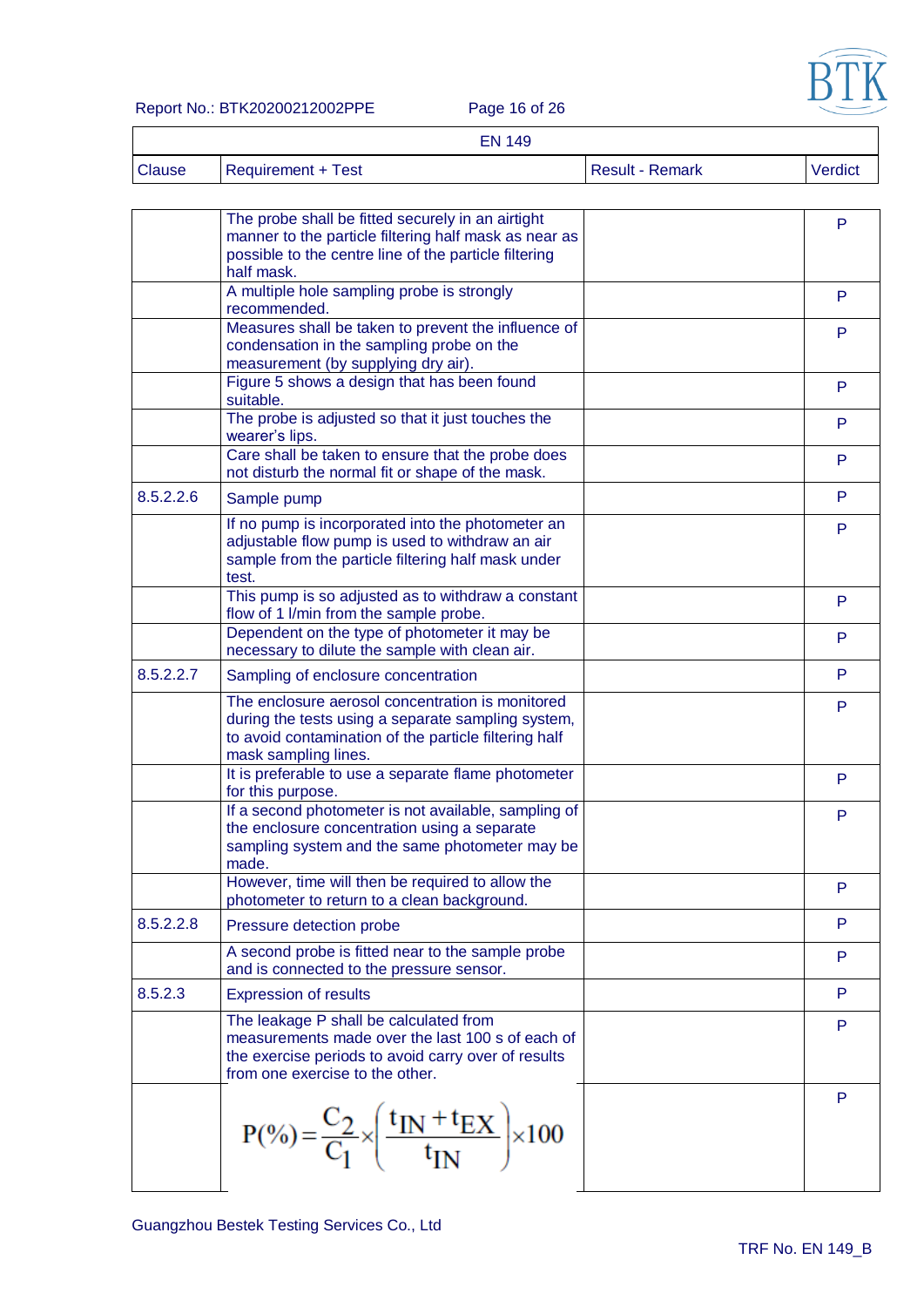

Report No.: BTK20200212002PPE Page 17 of 26

|               | <b>EN 149</b>             |                        |         |
|---------------|---------------------------|------------------------|---------|
| <b>Clause</b> | <b>Requirement + Test</b> | <b>Result - Remark</b> | Verdict |

|     | Measurement of $C_2$ is preferably made using an<br>integrating recorder.                                                                                                                           | P |
|-----|-----------------------------------------------------------------------------------------------------------------------------------------------------------------------------------------------------|---|
| 8.6 | Flammability                                                                                                                                                                                        | P |
|     | A total of four particle filtering half masks shall be<br>tested: two in the state as received and two after<br>temperature conditioning in accordance with 8.3.2.                                  | P |
|     | The single burner test is carried out according to<br>the following procedure.                                                                                                                      | P |
|     | The facepiece is put on a metallic dummy head<br>which is motorized such that it describes a<br>horizontal circle with a linear speed, measured at<br>the tip of the nose, of $(60 \pm 5)$ mm/s.    | P |
|     | The head is arranged to pass over a propane<br>burner the position of which can be adjusted.                                                                                                        | P |
|     | By means of a suitable gauge, the distance<br>between the top of the burner, and the lowest part<br>of the facepiece (when positioned directly over the<br>burner) shall be set to $(20 \pm 2)$ mm. | P |
|     | A burner described in ISO 6941 has been found<br>suitable.                                                                                                                                          | P |
|     | With the head turned away from the area adjacent<br>to the burner, the propane gas is turned on, the<br>pressure adjusted to between 0,2 bar and 0,3 bar<br>and the gas ignited.                    | P |
|     | By means of a needle valve and fine adjustments to<br>the supply pressure, the flame heigt shall be set to<br>$(40 \pm 4)$ mm.                                                                      | P |
|     | This is measured with a suitable gauge.                                                                                                                                                             | P |
|     | The temperature of the flame measured at a height<br>of $(20 \pm 2)$ mm above the burner tip by means of a<br>1,5 mm diameter mineral insulated thermocouple<br>probe, shall be $(800 \pm 50)$ °C.  | P |
|     | Failure to meet the temperature requirement<br>indicates that a fault such as a partially blocked<br>burner exists.                                                                                 | P |
|     | This shall be rectified before testing.                                                                                                                                                             | P |
|     | The head is set in motion and the effect of passing<br>the facepiece once through the flame shall be<br>noted.                                                                                      | P |
|     | The test shall be repeated to enable an<br>assessment to be made of all materials on the<br>exterior of the device.                                                                                 | P |
|     | Any one component shall be passed through the<br>flame once only.                                                                                                                                   | P |
| 8.7 | Carbon dioxide content of the inhalation air                                                                                                                                                        | P |
|     | A total of 3 particle filtering half masks shall be<br>tested: all 3 as received.                                                                                                                   | P |
|     | The apparatus consists essentially of a breathing<br>machine with solenoid valves controlled by the<br>breathing machine, a connector, a CO <sub>2</sub> flowmeter<br>and a $CO2$ analyser.         | P |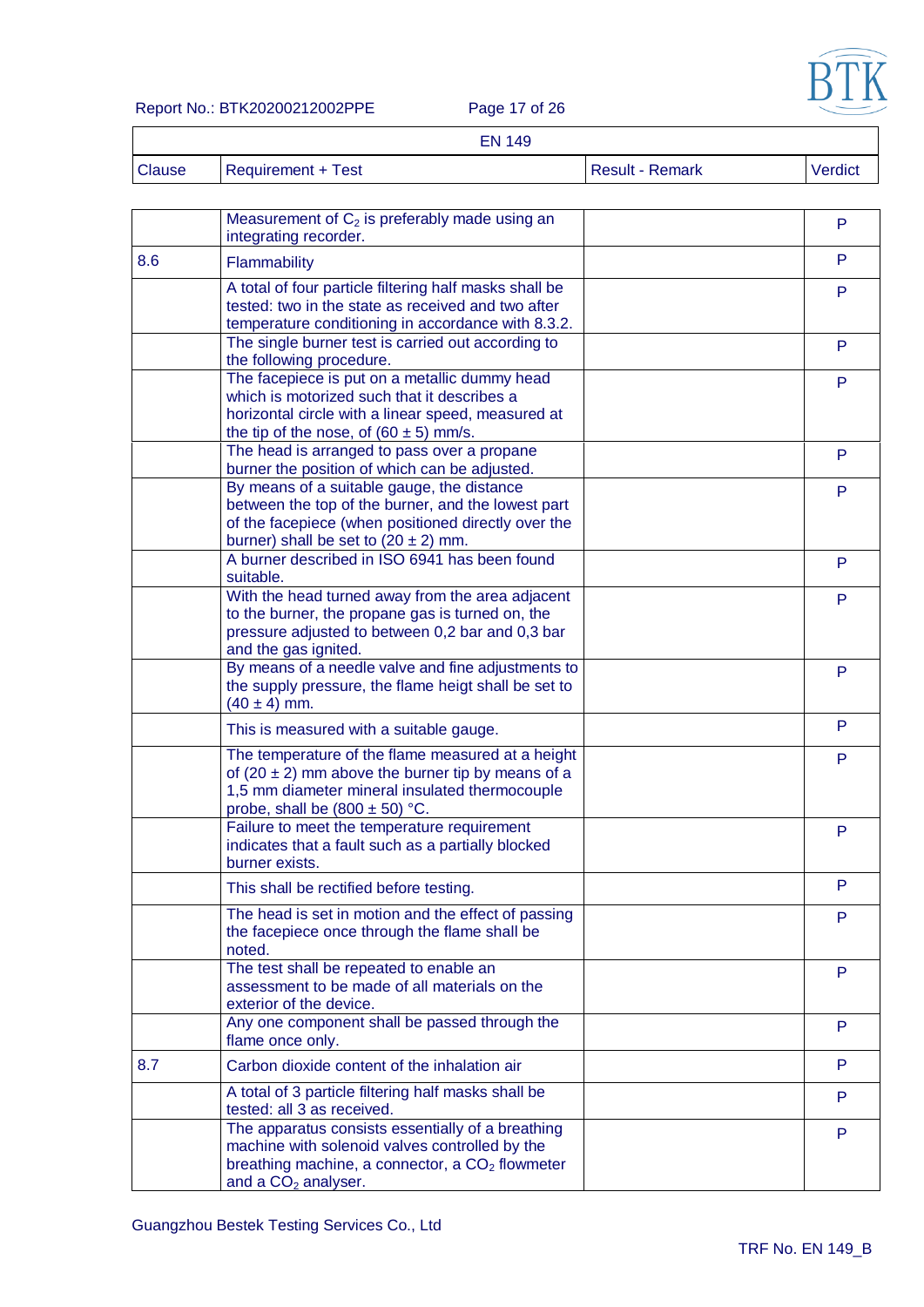

#### Report No.: BTK20200212002PPE Page 18 of 26

|               | <b>EN 149</b>             |                        |         |
|---------------|---------------------------|------------------------|---------|
| <b>Clause</b> | <b>Requirement + Test</b> | <b>Result - Remark</b> | Verdict |

| The apparatus subjects the particle filtering half<br>mask to a respiration cycle by the breathing<br>machine.                                                                                                                 | P |
|--------------------------------------------------------------------------------------------------------------------------------------------------------------------------------------------------------------------------------|---|
| For this test the particle filtering half mask shall be<br>fitted securely in a leak-tight manner but without<br>deformation to a Sheffield dummy head (see Figure<br>6).                                                      | P |
| Air shall be supplied to it from a breathing machine<br>adjusted to 25 cycles/min and 2,0 l/stroke and the<br>exhaled air shall have a carbon dioxide content of<br>5 % by volume.                                             | P |
| A typical test arrangement is shown in Figure 7.                                                                                                                                                                               | P |
| If the design of the test equipment causes a $CO2$<br>build-up a $CO2$ absorber shall be used in the<br>inhalation branch between solenoid valve and<br>breathing machine.                                                     | P |
| The $CO2$ is fed into the breathing machine via a<br>control valve, a flowmeter, a compensating bag and<br>two non-return valves.                                                                                              | P |
| Immediately before the solenoid valve a small<br>quantity of exhaled air is preferably continuously<br>withdrawn through a sampling line and then fed into<br>the exhaled air via a CO <sub>2</sub> analyser.                  | P |
| To measure the CO2 content of the inhaled air, 5 %<br>of the stroke volume of the inhalation phase of the<br>breathing machine is drawn off at the marked place<br>by an auxiliary lung and fed to a CO <sub>2</sub> analyser. | P |
| The total dead space of the gas path (excluding the<br>breathing machine) of the test installation should<br>not exceed 2000 ml.                                                                                               | P |
| Measure the carbon dioxide content of the inhaled<br>air and record continuously.                                                                                                                                              | P |
| Test conditions are ambient atmospheric<br>conditions.                                                                                                                                                                         | P |
| The ambient carbon dioxide level is measured 1 m<br>in front of and level with the tips of the nose of the<br>dummy head.                                                                                                      | P |
| The ambient level is measured once a stabilized<br>level for carbon dioxide in the inhalation air has<br>been attained.                                                                                                        | P |
| Alternatively, the ambient level of carbon dioxide<br>may be measured at the sampling tube with the<br>carbon dioxide supply turned off.                                                                                       | P |
| Results are deemed acceptable only if the<br>measured value of the ambient level of carbon<br>dioxide is less than 0,1 %.                                                                                                      | P |
| The laboratory ambient carbon dioxide level shall<br>be subtracted from the measured value.                                                                                                                                    | P |
| The air flow from the front shall be 0,5 m/s.                                                                                                                                                                                  | P |
| For test arrangement see Figure 8.                                                                                                                                                                                             | P |
| The test shall be performed until a constant carbon<br>dioxide content in the inhalation air is achieved.                                                                                                                      | P |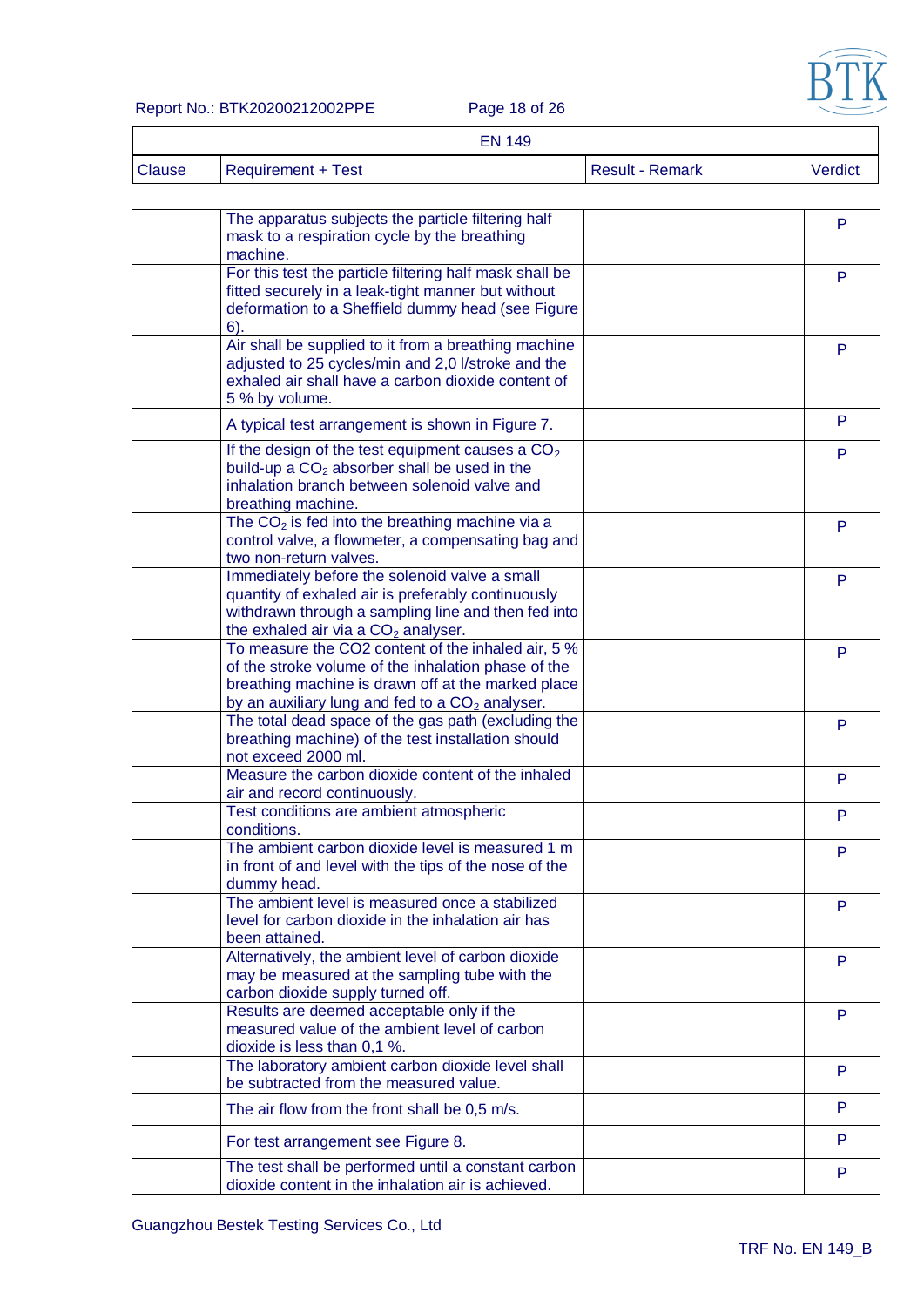

Report No.: BTK20200212002PPE Page 19 of 26

 $\overline{\Gamma}$ 

|               | <b>EN 149</b>      |                        |         |
|---------------|--------------------|------------------------|---------|
| <b>Clause</b> | Requirement + Test | <b>Result - Remark</b> | Verdict |

| A total of three particle filtering half masks shall be<br>P<br>tested: one as received, one temperature<br>conditioned in accordance with 8.3.2 and one after<br>the test described for mechanical strength in EN<br>143.<br>Mount the particle filtering half mask securely to a<br>P<br>fixture as shown in Figure 9. Apply an axial tensile<br>force of 10 N to the valve (housing) for 10 s, and<br>note the results.<br>P<br><b>Breathing Resistance</b><br>P<br>Test samples and fixture<br>P<br>Valveless particle filtering half masks<br>A total of 9 valveless particle filtering half masks<br>P<br>shall be tested:3 as received, 3 after temperature<br>conditioning in accordance with 8.3.2 and 3 after<br>the test for simulated wearing in accordance with<br>8.3.1<br>N/A<br>Valved particle filtering half masks<br>A total of 12 valved particle filtering half masks shall<br>N/A<br>be tested: 3 as received, 3 after temperature<br>conditioning in accordance with 8.3.2, 3 after the<br>test for simulated wearing in accordance with<br>8.3.1 and 3 after the flow conditioning in accordance<br>with 8.3.4.<br>The particle filtering half mask shall be fitted<br>N/A<br>securely in a leaktight manner but without<br>deformation on the Sheffield dummy head.<br>The flow rate at which the resistance is measured<br>N/A<br>shall be corrected to 23°C and 1 bar absolute.<br>P<br><b>Exhalation resistance</b><br>Seal the particle filtering half mask on the Sheffield<br>P<br>dummy head.<br>Measure the exhalation resistance at the opening<br>P<br>for mouth of the dummy head using the adapter<br>shown in Figure 6 and a breathing machine<br>adjusted to 25 cycles/min and 2.0 l/stroke or a<br>continous flow 160 l/min.<br>P<br>Use a suitable pressure transducer.<br>Measure the exhalation resistance with the dummy<br>P<br>head successively placed in 5 defined positions:<br>P<br>- facing directly ahead<br>P<br>- facing vertically upwards<br>P<br>- facing vertically downwards | 8.8     | Strength of attachment of exhalation valve housing | P |
|-----------------------------------------------------------------------------------------------------------------------------------------------------------------------------------------------------------------------------------------------------------------------------------------------------------------------------------------------------------------------------------------------------------------------------------------------------------------------------------------------------------------------------------------------------------------------------------------------------------------------------------------------------------------------------------------------------------------------------------------------------------------------------------------------------------------------------------------------------------------------------------------------------------------------------------------------------------------------------------------------------------------------------------------------------------------------------------------------------------------------------------------------------------------------------------------------------------------------------------------------------------------------------------------------------------------------------------------------------------------------------------------------------------------------------------------------------------------------------------------------------------------------------------------------------------------------------------------------------------------------------------------------------------------------------------------------------------------------------------------------------------------------------------------------------------------------------------------------------------------------------------------------------------------------------------------------------------------------------------------------------------------------------------------|---------|----------------------------------------------------|---|
|                                                                                                                                                                                                                                                                                                                                                                                                                                                                                                                                                                                                                                                                                                                                                                                                                                                                                                                                                                                                                                                                                                                                                                                                                                                                                                                                                                                                                                                                                                                                                                                                                                                                                                                                                                                                                                                                                                                                                                                                                                         |         |                                                    |   |
|                                                                                                                                                                                                                                                                                                                                                                                                                                                                                                                                                                                                                                                                                                                                                                                                                                                                                                                                                                                                                                                                                                                                                                                                                                                                                                                                                                                                                                                                                                                                                                                                                                                                                                                                                                                                                                                                                                                                                                                                                                         |         |                                                    |   |
|                                                                                                                                                                                                                                                                                                                                                                                                                                                                                                                                                                                                                                                                                                                                                                                                                                                                                                                                                                                                                                                                                                                                                                                                                                                                                                                                                                                                                                                                                                                                                                                                                                                                                                                                                                                                                                                                                                                                                                                                                                         | 8.9     |                                                    |   |
|                                                                                                                                                                                                                                                                                                                                                                                                                                                                                                                                                                                                                                                                                                                                                                                                                                                                                                                                                                                                                                                                                                                                                                                                                                                                                                                                                                                                                                                                                                                                                                                                                                                                                                                                                                                                                                                                                                                                                                                                                                         | 8.9.1   |                                                    |   |
|                                                                                                                                                                                                                                                                                                                                                                                                                                                                                                                                                                                                                                                                                                                                                                                                                                                                                                                                                                                                                                                                                                                                                                                                                                                                                                                                                                                                                                                                                                                                                                                                                                                                                                                                                                                                                                                                                                                                                                                                                                         | 8.9.1.1 |                                                    |   |
|                                                                                                                                                                                                                                                                                                                                                                                                                                                                                                                                                                                                                                                                                                                                                                                                                                                                                                                                                                                                                                                                                                                                                                                                                                                                                                                                                                                                                                                                                                                                                                                                                                                                                                                                                                                                                                                                                                                                                                                                                                         |         |                                                    |   |
|                                                                                                                                                                                                                                                                                                                                                                                                                                                                                                                                                                                                                                                                                                                                                                                                                                                                                                                                                                                                                                                                                                                                                                                                                                                                                                                                                                                                                                                                                                                                                                                                                                                                                                                                                                                                                                                                                                                                                                                                                                         | 8.9.1.2 |                                                    |   |
|                                                                                                                                                                                                                                                                                                                                                                                                                                                                                                                                                                                                                                                                                                                                                                                                                                                                                                                                                                                                                                                                                                                                                                                                                                                                                                                                                                                                                                                                                                                                                                                                                                                                                                                                                                                                                                                                                                                                                                                                                                         |         |                                                    |   |
|                                                                                                                                                                                                                                                                                                                                                                                                                                                                                                                                                                                                                                                                                                                                                                                                                                                                                                                                                                                                                                                                                                                                                                                                                                                                                                                                                                                                                                                                                                                                                                                                                                                                                                                                                                                                                                                                                                                                                                                                                                         |         |                                                    |   |
|                                                                                                                                                                                                                                                                                                                                                                                                                                                                                                                                                                                                                                                                                                                                                                                                                                                                                                                                                                                                                                                                                                                                                                                                                                                                                                                                                                                                                                                                                                                                                                                                                                                                                                                                                                                                                                                                                                                                                                                                                                         |         |                                                    |   |
|                                                                                                                                                                                                                                                                                                                                                                                                                                                                                                                                                                                                                                                                                                                                                                                                                                                                                                                                                                                                                                                                                                                                                                                                                                                                                                                                                                                                                                                                                                                                                                                                                                                                                                                                                                                                                                                                                                                                                                                                                                         | 8.9.2   |                                                    |   |
|                                                                                                                                                                                                                                                                                                                                                                                                                                                                                                                                                                                                                                                                                                                                                                                                                                                                                                                                                                                                                                                                                                                                                                                                                                                                                                                                                                                                                                                                                                                                                                                                                                                                                                                                                                                                                                                                                                                                                                                                                                         |         |                                                    |   |
|                                                                                                                                                                                                                                                                                                                                                                                                                                                                                                                                                                                                                                                                                                                                                                                                                                                                                                                                                                                                                                                                                                                                                                                                                                                                                                                                                                                                                                                                                                                                                                                                                                                                                                                                                                                                                                                                                                                                                                                                                                         |         |                                                    |   |
|                                                                                                                                                                                                                                                                                                                                                                                                                                                                                                                                                                                                                                                                                                                                                                                                                                                                                                                                                                                                                                                                                                                                                                                                                                                                                                                                                                                                                                                                                                                                                                                                                                                                                                                                                                                                                                                                                                                                                                                                                                         |         |                                                    |   |
|                                                                                                                                                                                                                                                                                                                                                                                                                                                                                                                                                                                                                                                                                                                                                                                                                                                                                                                                                                                                                                                                                                                                                                                                                                                                                                                                                                                                                                                                                                                                                                                                                                                                                                                                                                                                                                                                                                                                                                                                                                         |         |                                                    |   |
|                                                                                                                                                                                                                                                                                                                                                                                                                                                                                                                                                                                                                                                                                                                                                                                                                                                                                                                                                                                                                                                                                                                                                                                                                                                                                                                                                                                                                                                                                                                                                                                                                                                                                                                                                                                                                                                                                                                                                                                                                                         |         |                                                    |   |
|                                                                                                                                                                                                                                                                                                                                                                                                                                                                                                                                                                                                                                                                                                                                                                                                                                                                                                                                                                                                                                                                                                                                                                                                                                                                                                                                                                                                                                                                                                                                                                                                                                                                                                                                                                                                                                                                                                                                                                                                                                         |         |                                                    |   |
|                                                                                                                                                                                                                                                                                                                                                                                                                                                                                                                                                                                                                                                                                                                                                                                                                                                                                                                                                                                                                                                                                                                                                                                                                                                                                                                                                                                                                                                                                                                                                                                                                                                                                                                                                                                                                                                                                                                                                                                                                                         |         |                                                    |   |
|                                                                                                                                                                                                                                                                                                                                                                                                                                                                                                                                                                                                                                                                                                                                                                                                                                                                                                                                                                                                                                                                                                                                                                                                                                                                                                                                                                                                                                                                                                                                                                                                                                                                                                                                                                                                                                                                                                                                                                                                                                         |         | - lying on the left side                           | P |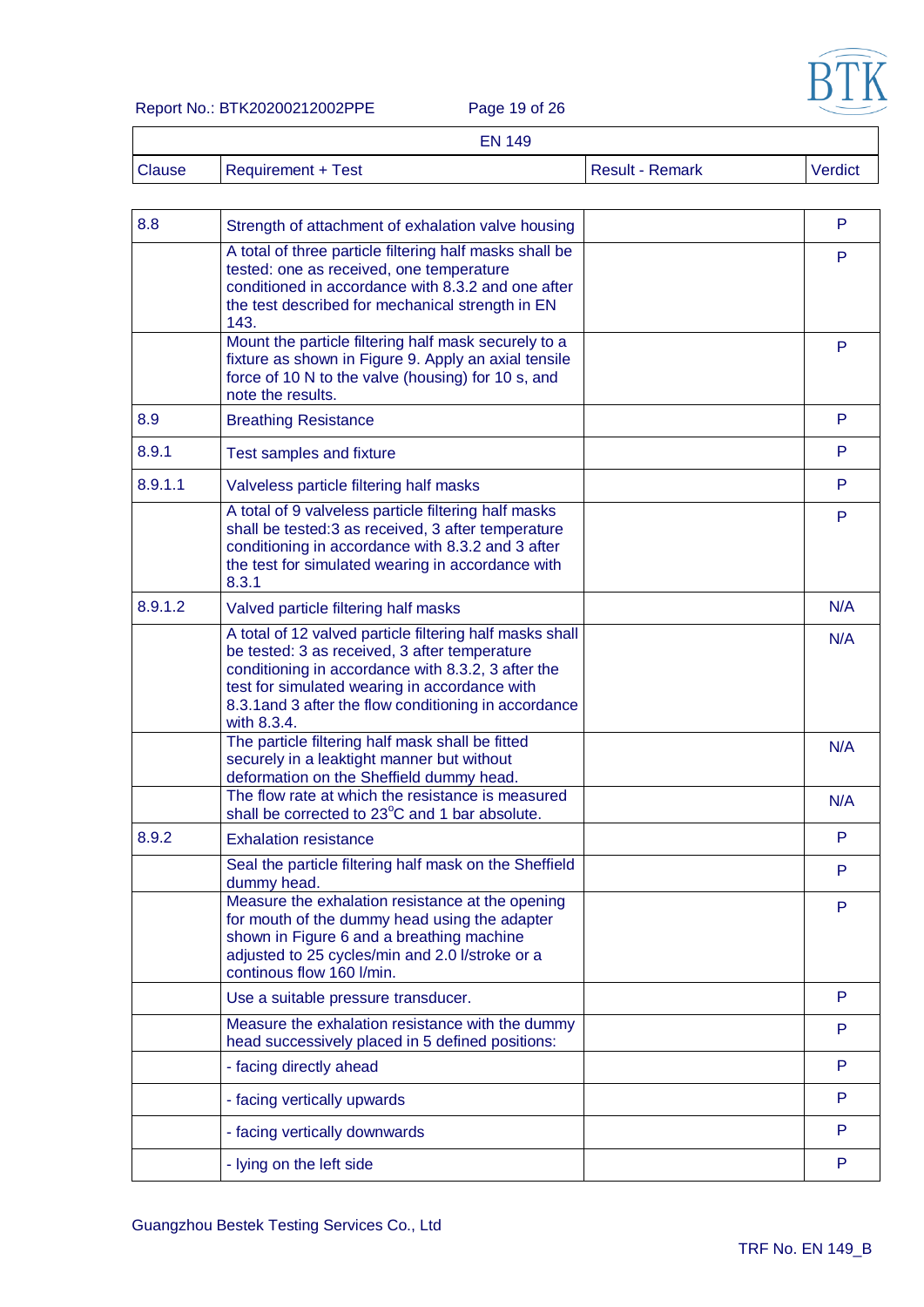

#### Report No.: BTK20200212002PPE Page 20 of 26

'n

|               | <b>EN 149</b>      |                        |         |
|---------------|--------------------|------------------------|---------|
| <b>Clause</b> | Requirement + Test | <b>Result - Remark</b> | Verdict |

|        | - lying on the right side                                                                                                                                                                                                            | P |
|--------|--------------------------------------------------------------------------------------------------------------------------------------------------------------------------------------------------------------------------------------|---|
| 8.9.3  | Inhalation resistance                                                                                                                                                                                                                | P |
|        | Test the inhalation resistance at 30 I/min and 95<br>I/min continuous flow.                                                                                                                                                          | P |
| 8.10   | Clogging                                                                                                                                                                                                                             | P |
| 8.10.1 | Principle                                                                                                                                                                                                                            | P |
|        | The test aerosol shall be dolomite. A total of 3<br>particle filtering half masks shall be tested: 1 as<br>received and 2 after temperature conditioning in<br>accordance with 8.3.2.                                                | P |
|        | The test consists of subjecting the particle filtering<br>half mask to a sinusoidal breathing simulation,<br>whilst the sample is surrounded by a known<br>concentration of dolomite dust in air.                                    | P |
|        | Following the exposure, the breathing resistance<br>and the filter penetration of the sample particle<br>filtering half mask are measured.                                                                                           | P |
| 8.10.2 | <b>Test equipment</b>                                                                                                                                                                                                                | P |
|        | A scheme of a typical apparatus is given in Figure<br>10.                                                                                                                                                                            | P |
|        | The working area of the test chamber has a<br>suggested square section of 650 mm x 650 mm.                                                                                                                                           | P |
|        | The breathing machine has a displacement of 2,0<br>l/stroke.                                                                                                                                                                         | P |
|        | The exhaled air shall pass a humidifier in the<br>exhaled air circuit, such that the exhaled air<br>temperature, measured at the position of the<br>sample particle filtering half mask is $(37 \pm 2)$ °C and<br>95 % R.H. minimum. | P |
| 8.10.3 | <b>Test conditions</b>                                                                                                                                                                                                               | P |
|        | - Dust: DRB 4/15 dolomite                                                                                                                                                                                                            | P |
|        | The size distribution of dolomite dust is given in<br>Table 3.                                                                                                                                                                       | P |
|        | The particle size distribution of the airborne dust at<br>the working area of the dust chamber is given in<br>Figure 11.                                                                                                             | P |
|        | This characteristic is an essential parameter, which<br>shall be verified especially if the geometry of the<br>test chamber is somewhat different from the model<br>described as follows:                                            | P |
|        | - Continuous flow through the dust chamber: 60<br>m <sup>3</sup> /h, linear velocity 4 cm/s;                                                                                                                                         | P |
|        | - Sinusoidal flow through the particle filtering half<br>mask is delivered by a breathing machine adjusted<br>to 15 cycles/min and 2,0 l/stroke; the exhaled air<br>shall be saturated in humidity;                                  | P |
|        | - Concentration of the dust: $(400 \pm 100)$ mg/m <sup>3</sup> ;                                                                                                                                                                     | P |
|        |                                                                                                                                                                                                                                      |   |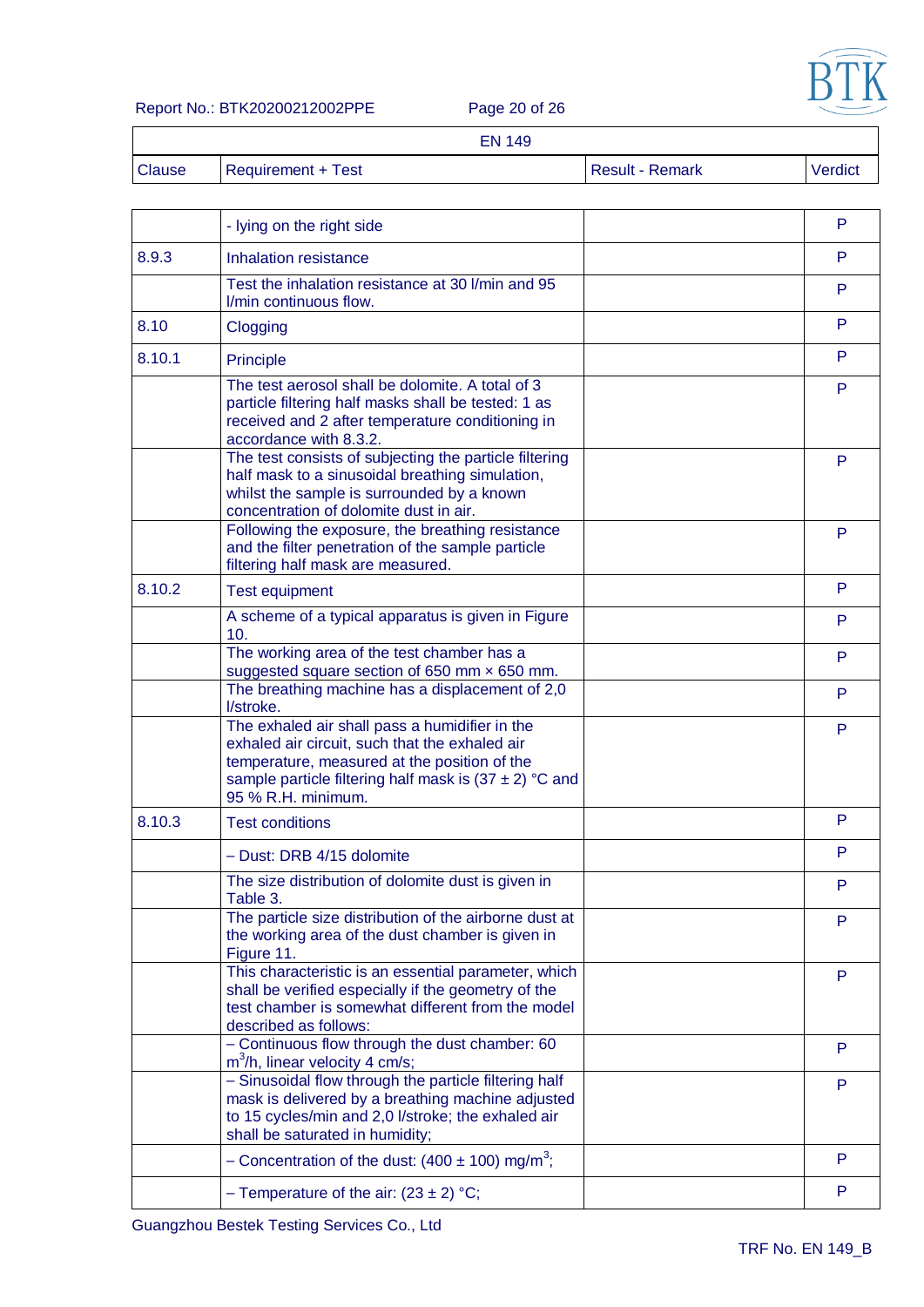

Report No.: BTK20200212002PPE Page 21 of 26

|               |                           | <b>EN 149</b> |                        |         |
|---------------|---------------------------|---------------|------------------------|---------|
| <b>Clause</b> | <b>Requirement + Test</b> |               | <b>Result - Remark</b> | Verdict |

|        | - Relative humidity of the air: $(45 \pm 15)$ %;                                                                                                                                                                                                                                                                                                               |                  | P   |
|--------|----------------------------------------------------------------------------------------------------------------------------------------------------------------------------------------------------------------------------------------------------------------------------------------------------------------------------------------------------------------|------------------|-----|
|        | - Testing time: Until the product of measured dust<br>concentration and exposure time is 833 mg $\cdot$ h/m <sup>3</sup> or<br>until:                                                                                                                                                                                                                          |                  | P   |
|        | 1) for valved particle filtering half masks the peak<br>inhalation resistance (corresponding to a<br>continuous flow of 95 l/min) has reached 4 mbar for<br>class FFP1 or 5 mbar for class FFP2 or 7 mbar for<br>class FFP3, or until the peak exhalation resistance<br>has reached a 1,8 mbar (corresponding to 3 mbar<br>at a continuous flow of 160 l/min); |                  | N/A |
|        | 2) for valveless particle filtering half masks the peak<br>inhalation or the peak exhalation resistance has<br>reached 3 mbar for class FFP1 or 4 mbar for class<br>FFP2 or 5 mbar for class FFP3.                                                                                                                                                             | FFP <sub>2</sub> | P   |
| 8.10.4 | <b>Test procedure</b>                                                                                                                                                                                                                                                                                                                                          |                  | P   |
|        | Convey dust from the distributor to the dust<br>chamber where it is dispersed into the air stream of<br>60 $m^3/h$ .                                                                                                                                                                                                                                           |                  | P   |
|        | Fit the sample particle filtering half mask in a<br>leaktight manner to a dummy head or a suitable<br>filter holder located in the dust chamber.                                                                                                                                                                                                               |                  | P   |
|        | Connect the breathing machine and humidifier to<br>the sample and operate for the specified testing<br>time.                                                                                                                                                                                                                                                   |                  | P   |
|        | The concentration of dust in the test chamber may<br>be measured by drawing air at 2 I/min through a<br>sampling probe equipped with a pre-weighed, high<br>efficiency filter (open face, diameter 37 mm)<br>located near the test sample, as shown in Figure<br>10.                                                                                           |                  | P   |
|        | Calculate the dust concentration from the weight of<br>dust collected, the flow rate through the filter and<br>the time of collection.                                                                                                                                                                                                                         |                  | P   |
|        | Other suitable means may be used.                                                                                                                                                                                                                                                                                                                              |                  | P   |
| 8.10.5 | Assessment of clogging                                                                                                                                                                                                                                                                                                                                         |                  | P   |
|        | Following the exposure, measure the breathing<br>resistance of the particle filtering half mask using<br>clean air.                                                                                                                                                                                                                                            |                  | P   |
|        | Then measure the filter penetration in accordance<br>with 8.11.                                                                                                                                                                                                                                                                                                |                  | P   |
|        | 8.11 Penetration of filter material                                                                                                                                                                                                                                                                                                                            |                  | P   |
|        | The device shall be mounted in a leaktight manner<br>on a suitable adaptor and subjected to the test(s),<br>ensuring that components of the device that could<br>affect filter penetration values such as valves and<br>harness attachment points are exposed to the<br>challenge aerosol.                                                                     |                  | P   |
|        | Testing of penetration, exposure and storage shall<br>be done in accordance with EN 13274-7.                                                                                                                                                                                                                                                                   |                  | P   |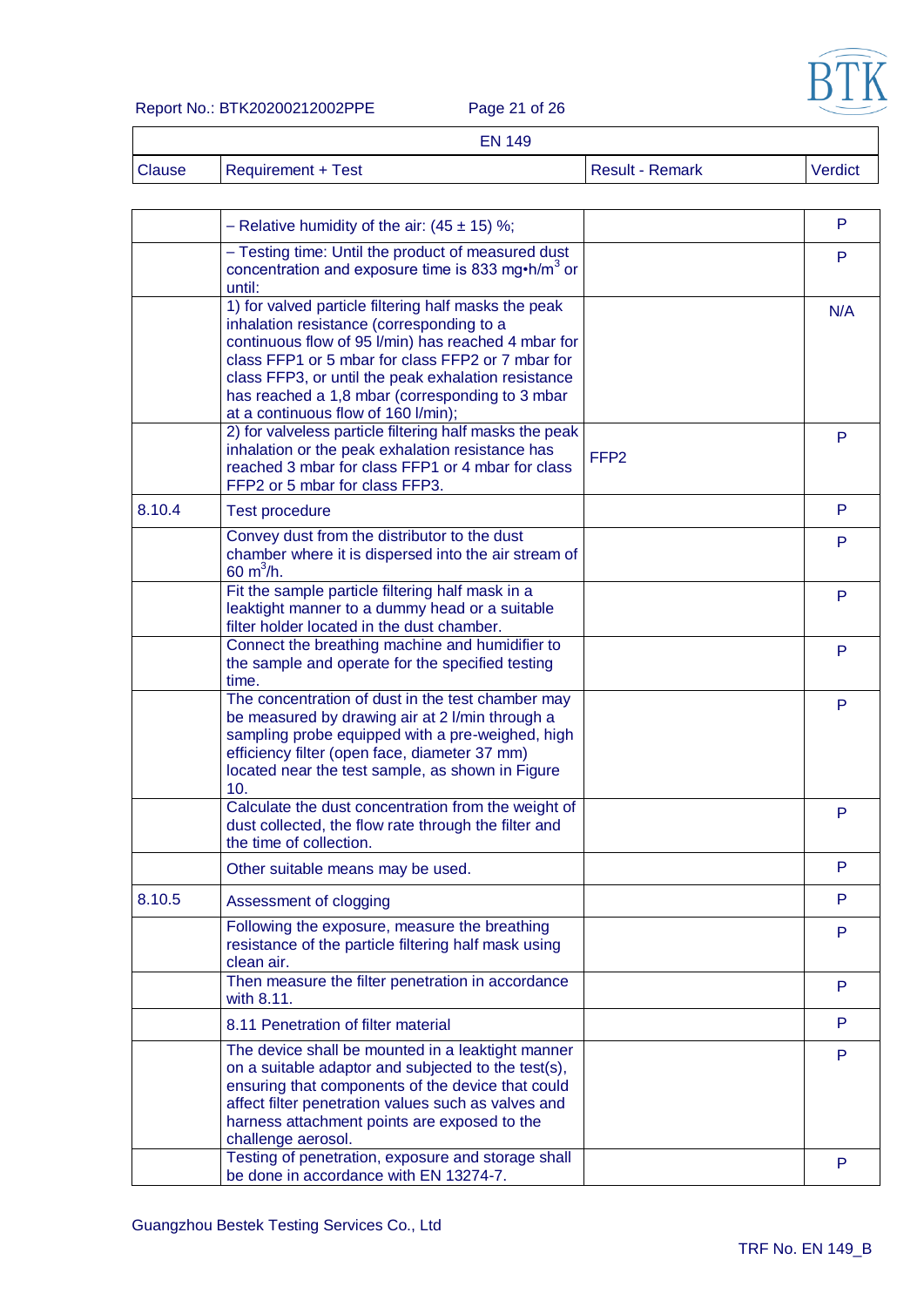

#### Report No.: BTK20200212002PPE Page 22 of 26

|               |                           | <b>EN 149</b> |                        |         |
|---------------|---------------------------|---------------|------------------------|---------|
| <b>Clause</b> | <b>Requirement + Test</b> |               | <b>Result - Remark</b> | Verdict |

| $\boldsymbol{9}$ | <b>Marking</b>                                                                                                                                                                              |                     |     |
|------------------|---------------------------------------------------------------------------------------------------------------------------------------------------------------------------------------------|---------------------|-----|
| 9.1              | Packaging                                                                                                                                                                                   |                     | P   |
|                  | The following information shall be clearly and<br>durably marked on the smallest commercially<br>available packaging or legible through it if the<br>packaging is transparent.              |                     | P   |
| 9.1.1            | The name, trademark or other means of<br>identification of the manufacturer or supplier.                                                                                                    |                     | P   |
| 9.1.2            | Type-identifying marking.                                                                                                                                                                   |                     | P.  |
| 9.1.3            | Classification                                                                                                                                                                              |                     | P   |
|                  | The appropriate class (FFP1, FFP2 or FFP3)<br>followed by a single space and then:                                                                                                          | FFP <sub>2</sub>    | P   |
|                  | "NR" if the particle filtering half mask is limited to<br>single shift use only.                                                                                                            |                     | N/A |
|                  | "R" if the particle filtering half mask is re-usable.                                                                                                                                       |                     | P   |
| 9.1.4            | The number and year of publication of this<br>European Standard.                                                                                                                            | EN 149:2001+A1:2009 | P   |
| 9.1.5            | At least the year of end of shelf life.                                                                                                                                                     |                     | P   |
|                  | The end of shelf life may be informed by a<br>pictogram as shown in Figure 12a, where yyyy/mm<br>indicates the year and month.                                                              | 2023/03             | P   |
| 9.1.6            | The sentence 'see information supplied by the<br>manufacturer', at least in the official language(s) of<br>the country of destination, or by using the<br>pictogram as shown in Figure 12b. |                     | P   |
| 9.1.7            | The manufacturer's recommended conditions of<br>storage (at least the temperature and humidity) or<br>equivalent pictogram, as shown in Figures 12c and<br>12d.                             | -20-38°C; 80%R.H.   | P   |
| 9.1.8            | The packaging of those particle filtering half masks<br>passing the dolomite clogging test shall be<br>additionally marked with the letter "D".                                             |                     | P   |
|                  | This letter shall follow the classification marking<br>preceded by a single space.                                                                                                          |                     | P   |
| 9.2              | Particle filtering half mask                                                                                                                                                                |                     | P   |
|                  | Particle filtering half masks complying with this<br>European Standard shall be clearly and durably<br>marked with the following:                                                           |                     | P   |
| 9.2.1            | The name, trademark or other means of<br>identification of the manufacturer or supplier.                                                                                                    |                     | P   |
| 9.2.2            | Type-identifying marking.                                                                                                                                                                   |                     | P   |
| 9.2.3            | The number and year of publication of this<br>European Standard.                                                                                                                            |                     | P   |
| 9.2.4            | Classification                                                                                                                                                                              |                     | P   |
|                  | The appropriate class (FFP1, FFP2 or FFP3)<br>followed by a single space and then:                                                                                                          | FFP <sub>2</sub>    | P.  |
|                  | "NR" if the particle filtering half mask is limited to<br>single shift use only. Example: FFP3 NR, or "R" if                                                                                |                     | P   |

Guangzhou Bestek Testing Services Co., Ltd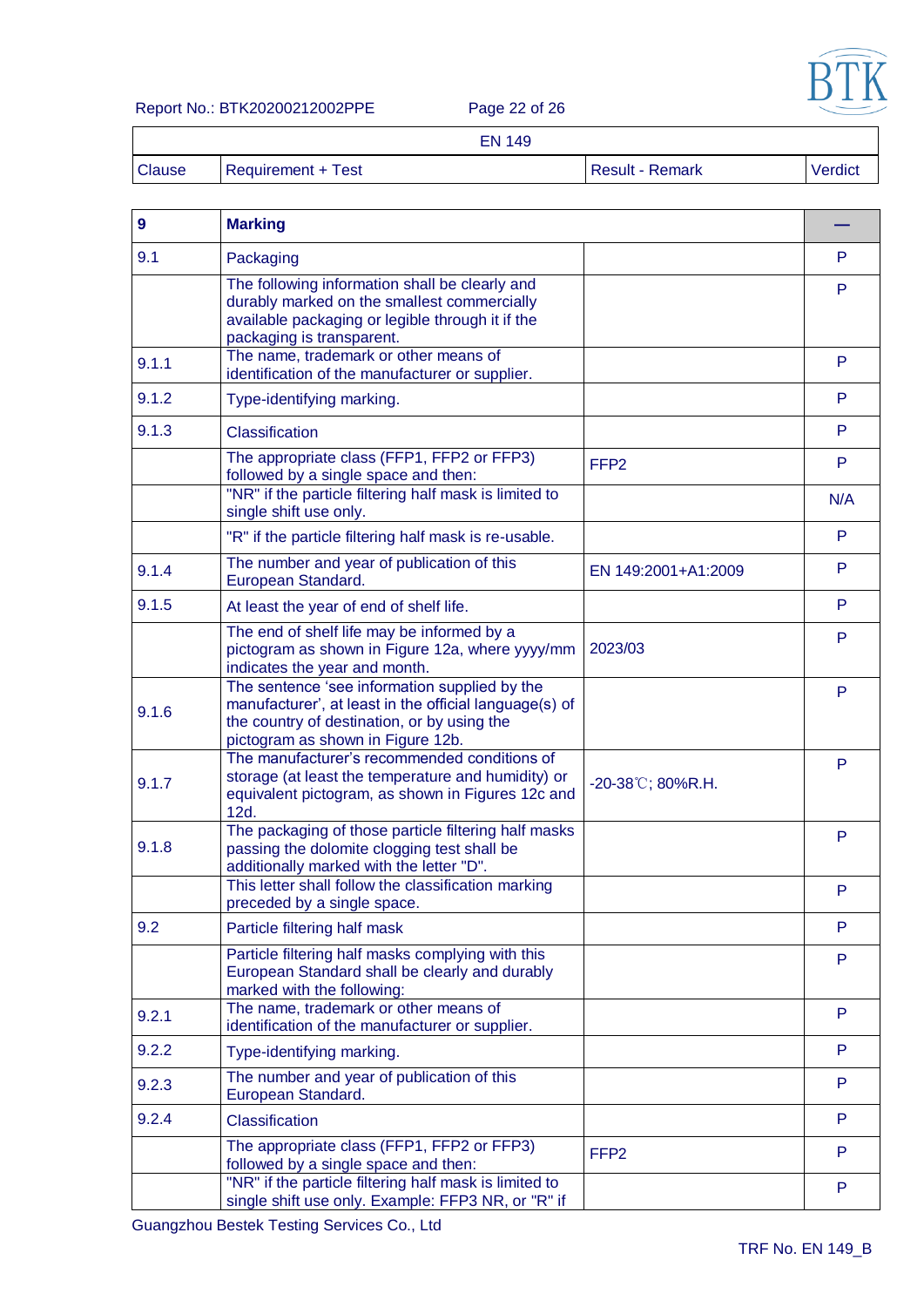

Report No.: BTK20200212002PPE Page 23 of 26

|        | <b>EN 149</b>      |                 |         |
|--------|--------------------|-----------------|---------|
| Clause | Requirement + Test | Result - Remark | Verdict |

| 9.2.5 | the particle filtering half mask is re-usable.<br>If appropriate the letter D (dolomite) in accordance                                   |         | P   |
|-------|------------------------------------------------------------------------------------------------------------------------------------------|---------|-----|
|       | with clogging performance.<br>This letter shall follow the classification marking                                                        |         |     |
|       | preceded by a single space (see 9.2.4).                                                                                                  |         | P   |
| 9.2.6 | Sub-assemblies and components with considerable                                                                                          |         | P   |
|       | bearing on safety shall be marked so that they can<br>be identified.                                                                     |         |     |
| 10    | Information to be supplied by the manufacturer                                                                                           |         |     |
| 10.1  | Information supplied by the manufacturer shall<br>accompany every smallest commercial available<br>package.                              |         | P   |
| 10.2  | Information supplied by the manufacturer shall be<br>at least in the official language(s) of the country of<br>destination.              | English | P   |
| 10.3  | The information supplied by the manufacturer shall<br>contain all information necessary for trained and<br>qualified persons on          |         | P   |
|       | - application/limitations;                                                                                                               |         | P   |
|       | - the meaning of any colour coding;                                                                                                      |         | P   |
|       | - checks prior to use;                                                                                                                   |         | P   |
|       | - donning, fitting;                                                                                                                      |         | P   |
|       | $-$ use;                                                                                                                                 |         | P   |
|       | - maintenance (e.g. cleaning, disinfecting), if<br>applicable;                                                                           |         | P   |
|       | - storage;                                                                                                                               |         | P   |
|       | - the meaning of any symbols/pictograms used of<br>the equipment.                                                                        |         | P   |
| 10.4  | The information shall be clear and comprehensible.                                                                                       |         | P   |
|       | If helpful, illustrations, part numbers, marking shall<br>be added.                                                                      |         | P   |
| 10.5  | Warning shall be given against problems likely to<br>be encountered, for example:                                                        |         | P   |
|       | - fit of particle filtering half mask (check prior to<br>use);                                                                           |         | P   |
|       | - it is unlikely that the requirements for leakage will<br>be achieved if facial hair passes under the face<br>seal;                     |         | P   |
|       | - air quality (contaminants, oxygen deficiency);                                                                                         |         | P   |
|       | - use of equipment in explosive atmosphere.                                                                                              |         | P   |
| 10.6  | The information shall provide recommendations as<br>to when the particle filtering half mask shall be<br>discarded.                      |         | P   |
| 10.7  | For devices marked "NR", a warning shall be given<br>that the particle filtering half mask shall not be used<br>for more than one shift. |         | N/A |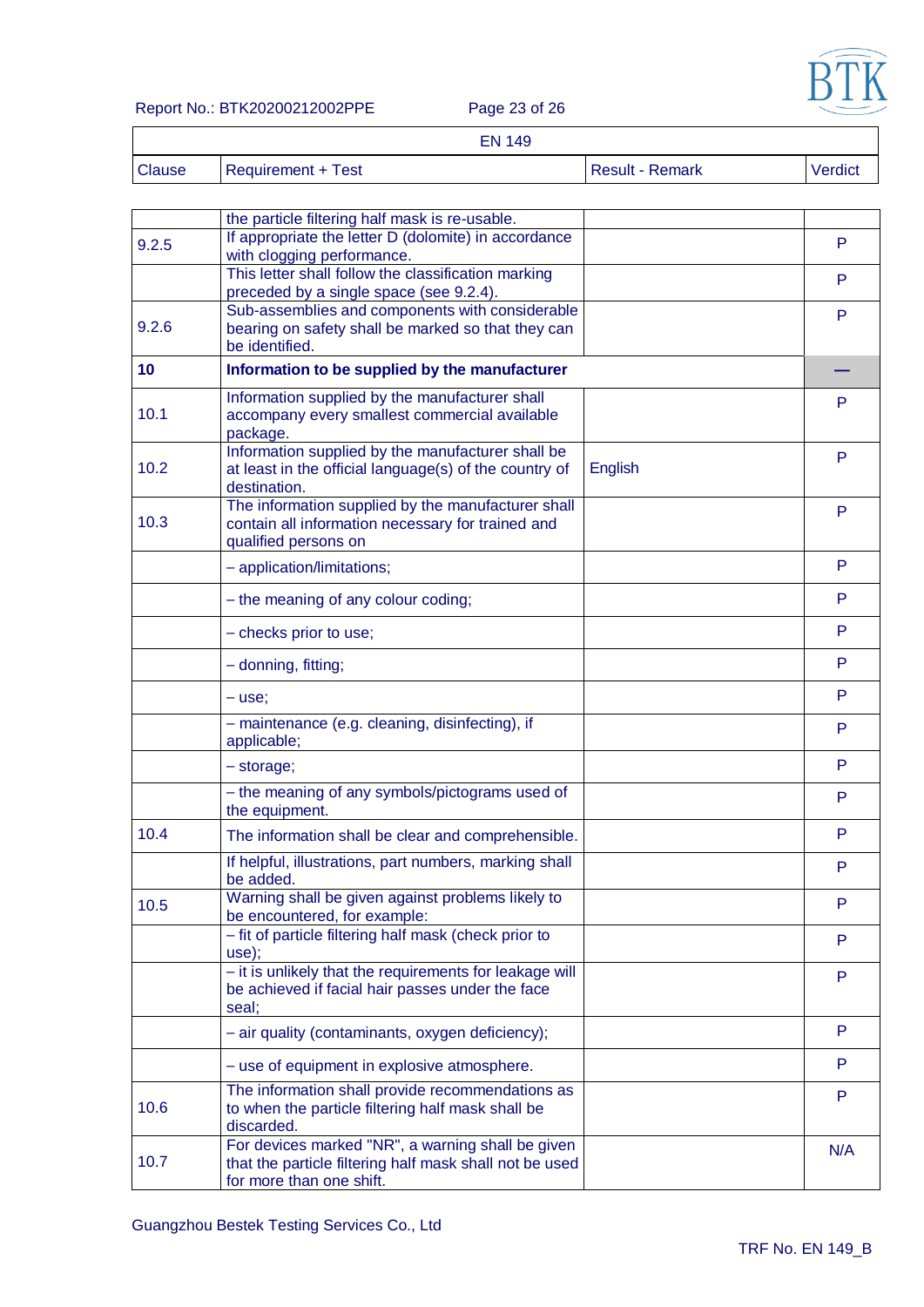

Report No.: BTK20200212002PPE Page 24 of 26

|               | <b>EN 149</b>      |                        |         |
|---------------|--------------------|------------------------|---------|
| <b>Clause</b> | Requirement + Test | <b>Result - Remark</b> | Verdict |

| <b>Annex A</b>  | (informative) Marking                                                                                                     |  |
|-----------------|---------------------------------------------------------------------------------------------------------------------------|--|
|                 | It is recommended to consider for marking the<br>following components and sub-assemblies to be<br>identifiable            |  |
| <b>Annex ZA</b> | (informative) Clauses of this European Standard addressing essential<br>requirements or other provisions of EU Directives |  |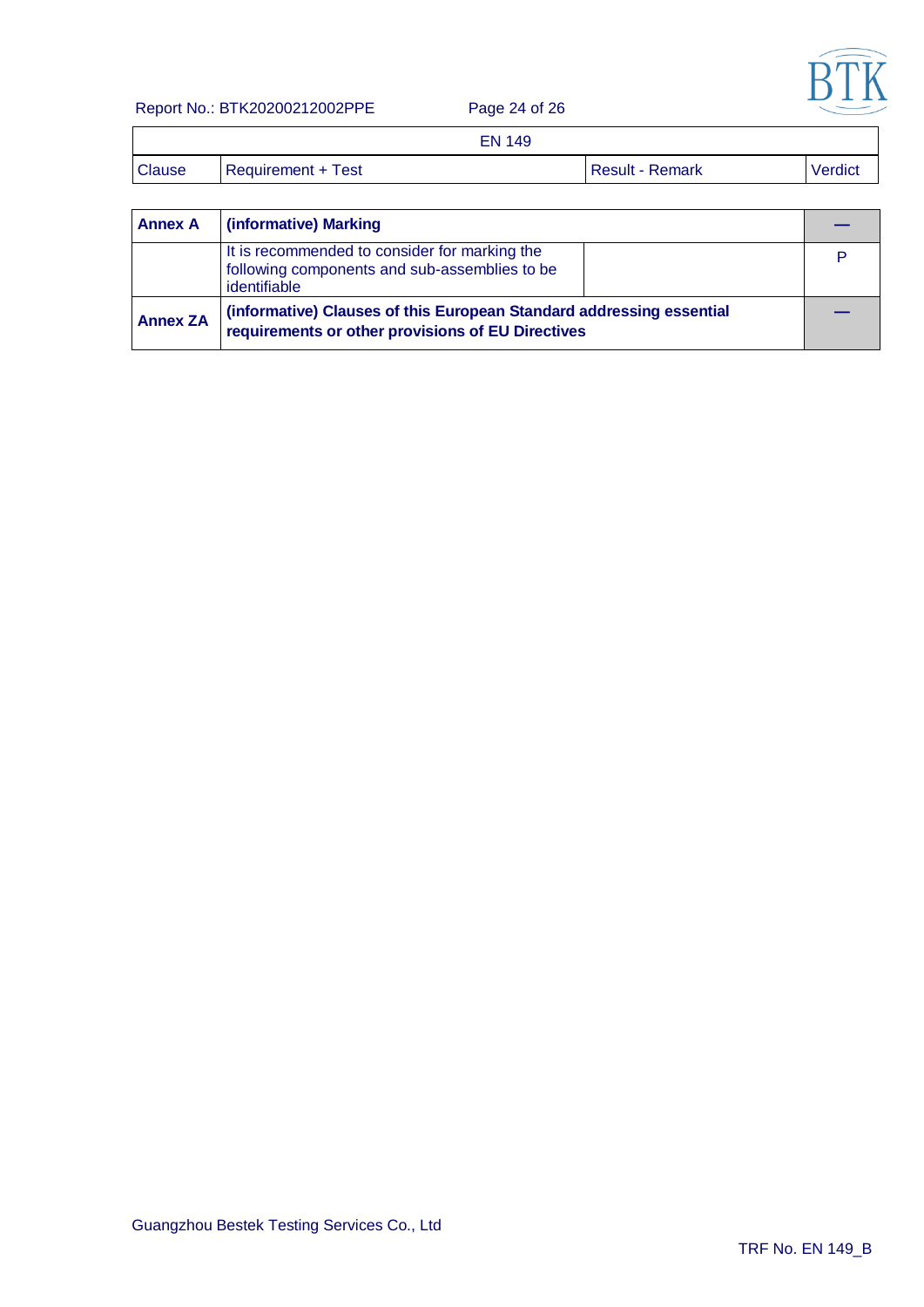

Report No.: BTK20200212002PPE Page 25 of 26

# **Photos document**



**General view for KN95-PTMYKZ-01**



**General view for KN95-PTMYKZ-01**